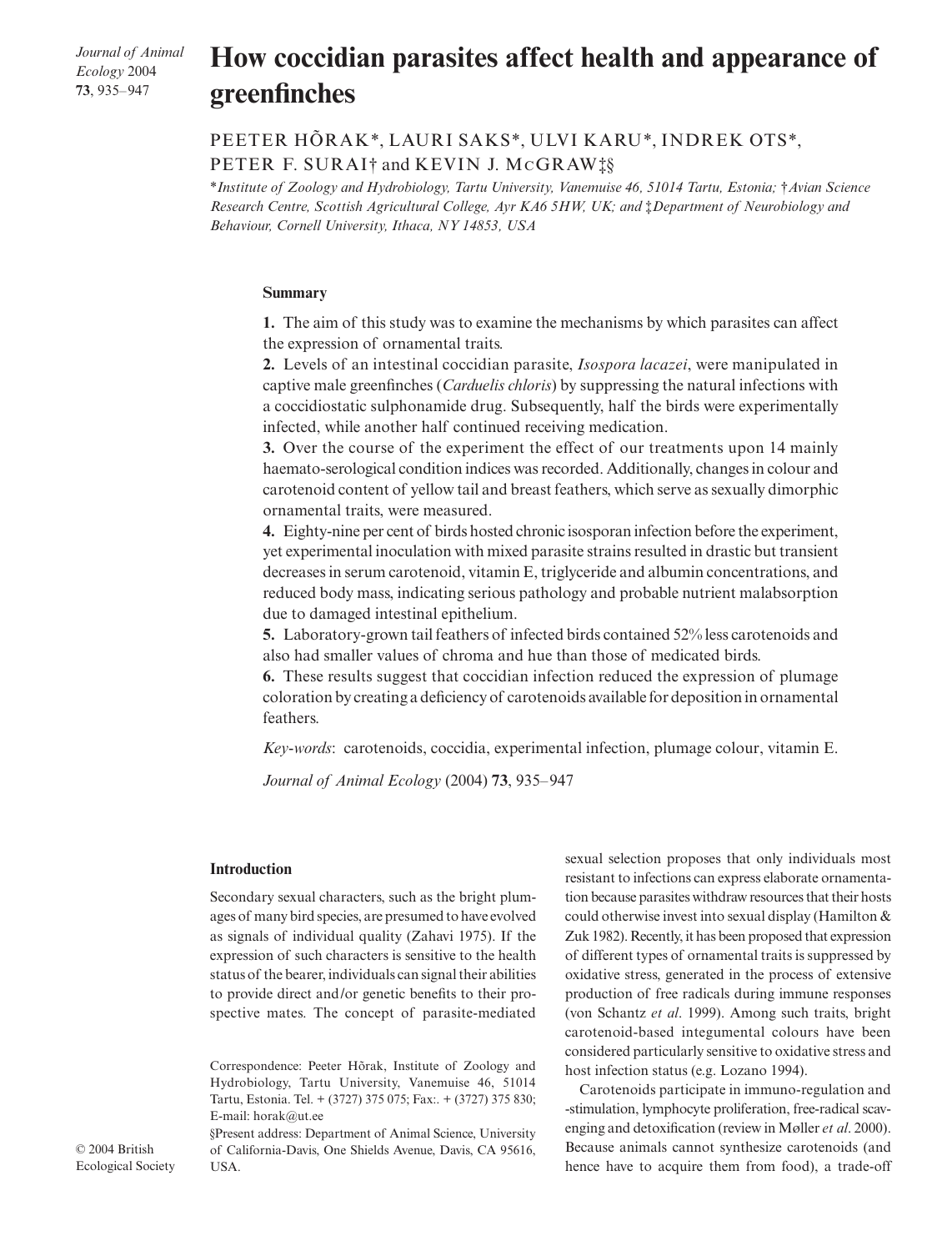between investment of carotenoids in maintenance and ornamentation can be predicted. Individuals that are forced to fight infections during the formation of carotenoid-based ornaments are expected to have less carotenoids available for developing colourful traits. (e.g. Lozano 1994; Olson & Owens 1998; Møller *et al*. 2000). However, despite the accumulating evidence on carotenoid-based sexual signalling, the exact mechanisms generating trade-offs between individual health status and signal expression are not completely understood (e.g. Olson & Owens 1998; Hill 1999). Therefore, to interpret the increasing number of correlative studies about the relationships between ornamental traits and parasite loads (reviewed in Møller *et al*. 2000), a detailed knowledge about the physiological processes underlying the effect of parasitism upon host health and appearance is needed. A valuable way to obtain such knowledge is by manipulating host infection status (through experimental infection and/or medication) and simultaneously monitoring the hosts' physiological condition and development of ornamental traits.

The aim of this study is to analyse the effect of coccidian infection upon health state and signal-trait expression in male greenfinches [*Carduelis chloris* (Linnaeus)]. Intestinal coccidians from the genus *Isospora* (Protozoa, Apicomplexa) infect a number of songbird species in the wild (reviewed by Giacomo *et al*. 1997; Duszynski, Couch & Upton 2000; McGraw & Hill 2000). Related species (coccidians from the genus *Eimeria*) are common parasites of poultry where they directly inhibit the uptake of essential dietary components, including carotenoids in the gastrointestinal tract of chickens (e.g. Allen 1987, 1997; Allen & Fetterer 2002a,b) and consequently depress carotenoid-based pigmentation of skin and legs ('pale bird syndrome'; Tyczkowski, Schaeffer & Hamilton 1991). Published evidence about the effects of coccidians upon carotenoid-based ornaments in wild species is more scarce since only two studies in cardueline finches have demonstrated that experimental infection with *Isospora* sp. causes birds to develop less saturated carotenoid-based plumage and bill coloration (Brawner, Hill & Sundermann 2000; McGraw & Hill 2000).

Greenfinches are medium-sized (*c*. 28 g) gregarious seed-eating passerines native to the western Palearctic region. Males are larger and more colourful than females, with old males developing olive-green plumage on the back, bright or greenish yellow colour in the breast, and striking bright yellow markings on the primaries, primary coverts and sides of the tail feathers. Females are more olive-brown and yellowish-buff, having faint brown streaks on back and lacking full yellow tints in their plumage (Cramp & Perrins 1994). The male plumage brightness (measured by visual scoring) has been shown to be a sexually selected trait, as more brightly coloured male greenfinches tend to be favoured by females as mates (Eley 1991). It has also been shown that males with more yellow ornamental feathers are less likely to be heavily infected with haemoparasites (Merilä, Sheldon

© 2004 British Ecological Society, *Journal of Animal Ecology*, **73**, 935–947

& Lindström 1999) and have higher virus clearance rates (Lindström & Lundström 2000). The yellow pigments in the plumage of greenfinches consist of carotenoids, such as the canary xanthophylls (Stradi *et al*. 1995; Saks, McGraw & Hõrak 2003).

To describe the physiological processes accompanying coccidian infection in greenfinches, we applied various clinical screening tests including (i) estimates for total and differential leucocyte counts, (ii) serum protein concentrations and profiles, (iii) serum triglyceride concentration, (iv) serum concentrations of fat-soluble antioxidants such as carotenoids and vitamins E and A and (v) body mass. To estimate the effect of infections upon ornamental traits, we measured spectrophotometrically the colour of yellow tail and breast feathers and the carotenoid content of tail feathers. To our knowledge, this is the first time that such a diverse array of physiological and colourimetric measures have been used to estimate the impact of parasitism upon health and appearance in a wild animal species.

#### **Materials and methods**

A total of 28 male greenfinches were caught in mist-nets in the Vaibla bird station in Central Estonia (58°24′ N; 26°3′ E) between 2 and 20 October 2002. Birds were transported to Tartu and housed in individual indoor cages ( $27 \times 51 \times 55$  cm). The study was carried out from 3 January (day 1) to 6 March (day 63). The birds were fed *ad libitum* with sunflower seeds and tap water. Sand and boiled chicken eggshell mixture was provided to the birds during a 1-week period (days 33–40 of experiment). During the study, birds were held on the natural day-length cycle. The study was conducted under the license from the Estonian Ministry of the Environment and the birds were released into their natural environment after the experiment.

#### RESEARCH PROTOCOL

On the morning (0700–0930 h) of day 1, all birds were blood-sampled to obtain individual, pre-experimental haemato-serological measurements (first time point in Figs 1 and 2). Two weeks after the first sampling, all the birds were treated against coccidia for 5 days (days 15–19) by adding Vetacox PLV (Sanofy-Synthelabo Inc., Paris, France) to the birds' drinking water (1 g of Vetacox dissolved in 2 L of water). Vetacox, like any other sulphonamide drug, is a broad-spectrum antimicrobial which is efficient against aerobic bacteria and protozoa. In microbial cells, sulphonamides interfere with the biosynthesis of folic acid (required for DNA synthesis) and thereby prevent multiplication of microbes (e.g. Appelgate 1983). Vetacox does not contain carotenoids or any other antioxidants, nor is there any reason to believe that it would interfere with carotenoid metabolism. We therefore assumed that all differences between medicated and infected birds arise entirely due to the antimicrobial action of the drug, rather than due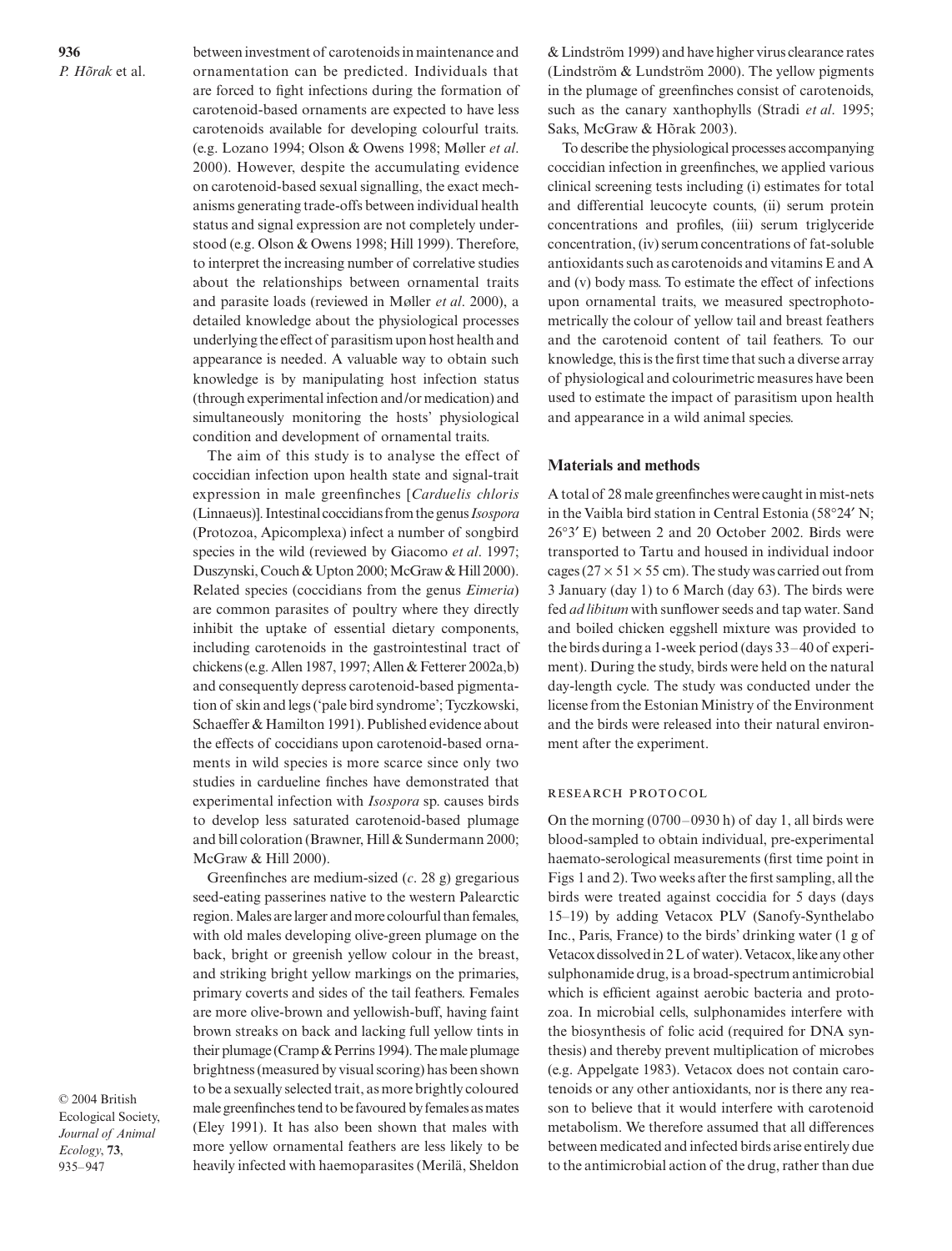

**Fig. 1.** Effect of manipulation of parasite load upon condition indices of greenfinches. Filled circles, infected group; empty circles, medicated group. Asterisks denote significance of pairwise contrasts between infected and medicated group (\**P* < 0·05; \*\**P* < 0·001). The course of experiment in days is noted in *x*-axes of the lower graphs. Sample sizes and statistics are given in Tables 1 and 2. Average individual changes in trait values (% of pre-experimental level) are shown in Appendix 3 (see Supplementary material).

© 2004 British Ecological Society, *Journal of Animal Ecology*, **73**, 935–947

to boosting of any other physiological aspect of drugtreated birds.

On the second day of anticoccidial medication (day 16), wild-grown feathers from the breast and tail of the birds were collected for colour measurements. On the morning of day 21 (when the parasite loads of all birds reached zero), the second set of blood samples was taken (time point 'cure' in Figs 1 and 2). A week later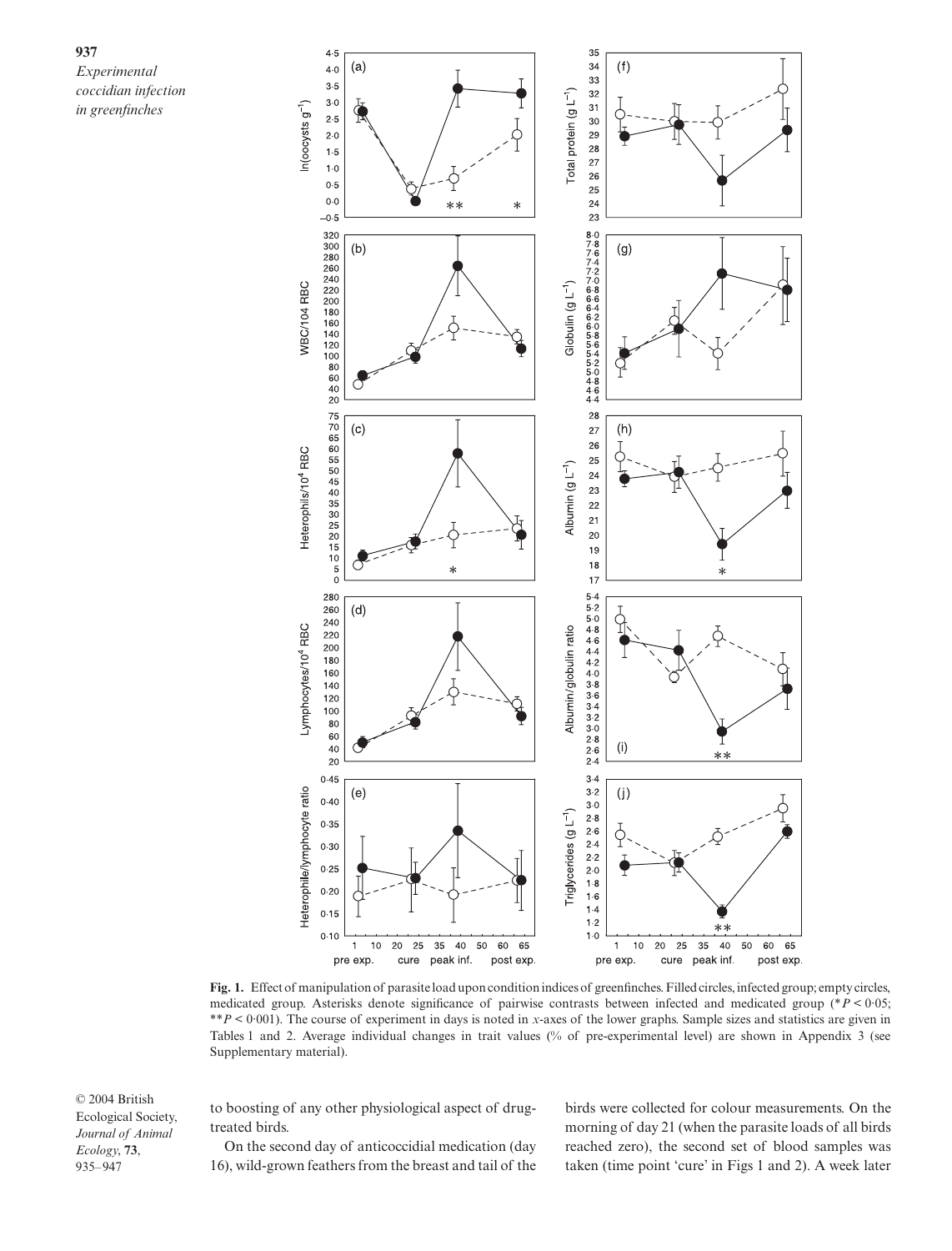**938** *P. Hõrak* et al.



**Fig. 2.** Effect of manipulation of parasite load upon condition indices and feather coloration of greenfinches. Filled circles, infected group; empty circles, medicated group. Asterisks denote significance of pairwise contrasts between infected and medicated group (\**P* < 0·05; \*\**P* < 0·001). The course of experiment in days is noted in *x*-axes of the lower graphs. Sample sizes and statistics are given in Tables 1 and 2. Average individual changes in trait values (% of pre-experimental level) are shown in Appendix 3 (see Supplementary material).

© 2004 British Ecological Society, *Journal of Animal Ecology*, **73**, 935–947

(on day 28), 14 randomly selected birds comprising the infected group were inoculated orally with 2000 sporulated oocysts of *Isospora lacazei* (Labbe). Concurrently, the 14 individuals from the medicated group were subjected to a 5-day medication period (day 28– 32) with Vetacox. Hereafter, the birds in the medicated group received further medication with Vetacox in 5 day periods with 2-day intervals between the periods,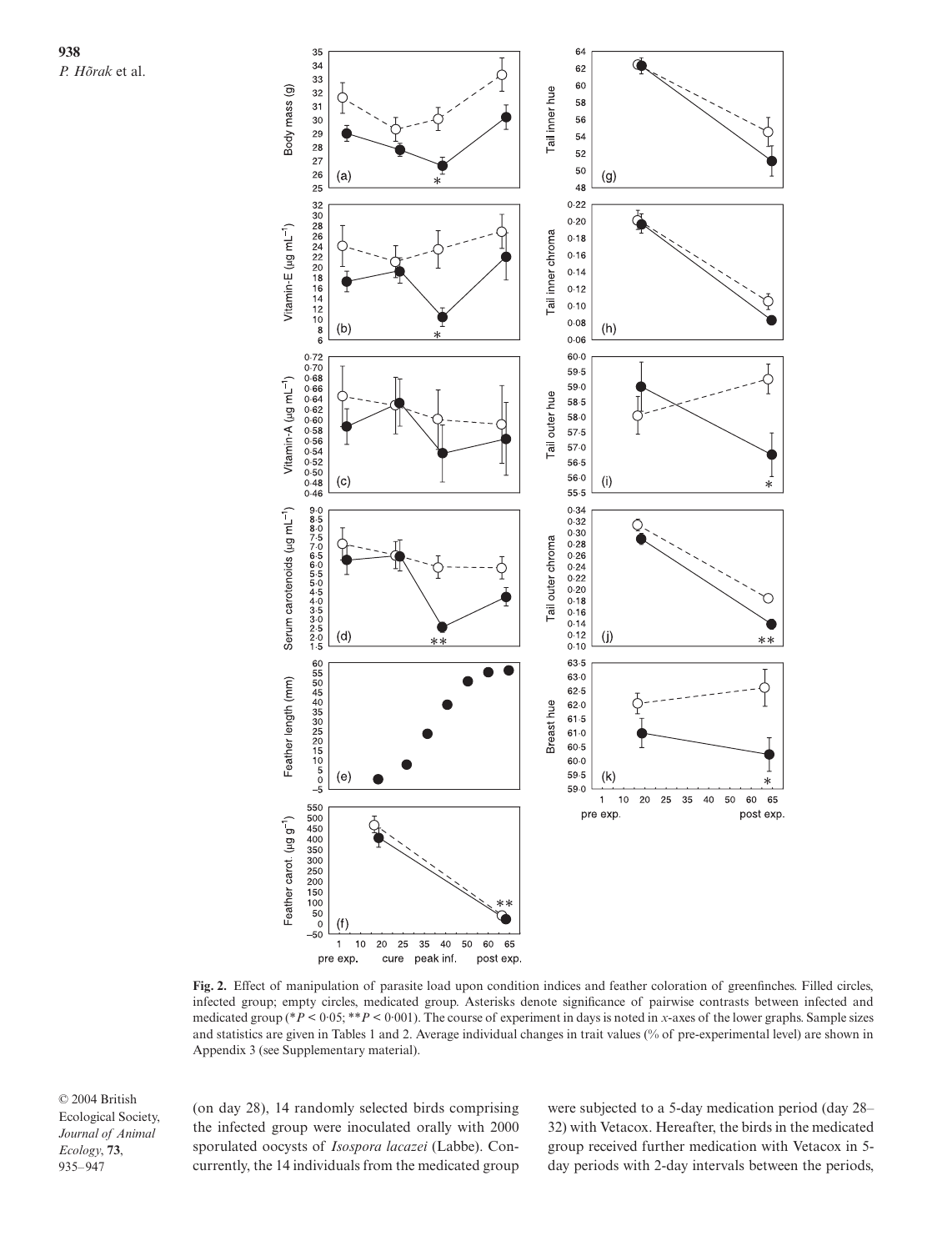until day 52 (medication lasted from days 35–39, 42–46 and 49–53). Eight days after the experimental treatment (drug treatment vs. infection; day 36) the third set ('infection/cure') of blood samples was taken. On day 63 (last time point in Figs 1 and 2), the laboratorygrown feathers had reached their full length and were collected. On the morning of the same day, the last set of blood samples (post-experiment) was also collected.

To assess endoparasite loads, we collected faecal samples during 3 days around the blood samplings (days 1–3, 19–21, 34–36 and 61–63). The individual growth rate of laboratory-grown tail feathers was recorded with the weekly interval, starting from 11 days (day 27) after the removal of the wild-grown tail feathers (Fig. 2e).

Wedid not use a third control group of totally untreated birds because it appeared impossible to maintain greenfinches in captivity as parasite-free without anticoccidial treatment. A pilot study showed that greenfinches kept in captivity without treatment become as intensively infected (due most probably to relapse of chronic latent infections) as the birds which were experimentally infected with 2000 oocysts in the current experiment. Reference values of 15 mainly haemato-serological condition indices of greenfinches not treated against coccidia have been reported by Hõrak *et al*. (2002 and 2003).

#### **PARASITES**

Coccidia of the genus *Isospora* are obligate intracellular parasitic protozoa, following the typical apicomplexan life cycle. A host becomes infected when it ingests oocysts that have been passed in the faeces of another host. The oocyst excysts in the epithelial cells of intestinal mucosa and liberates sporozoites from its contents. The sporozoites penetrate the cells of the host's small intestine and reproduce asexually. In case of passerine birds, the first-generation sporozoites may also invade liver, spleen and lungs (atoxoplasmosis, e.g. Giacomo *et al*. 1997). In the epithelial cells of intestine, each generation of asexual reproduction produces multiple merozoites that infect new cells. This stage of the infection can result in destruction of massive numbers of cells in the host's small intestine and, ultimately, lead to the host's death (e.g. Box 1977; Sironi 1994). Some of the merozoites that enter the host's cells transform into gametocytes. The gametocytes transform into gametes, the gametes fuse, and the resulting zygote begins to develop into an oocyst. The developing oocyst escapes from the host's cell, and it is passed in the host's faeces.

To identify the coccidia infecting greenfinches, 60 oocysts, taken from a mix of oocysts collected from the eight individuals, were examined with phase contrast microscope (magnifications  $40 \times 15$  and  $90 \times 10$  with oil immersion). Species was determined as *Isospora lacazei* according to Scholtyseck (1979) and Levine (1982). Isosporan oocysts to be used for oral inoculation were collected from the faecal samples of eight

birds that had heavy natural infections during the 5 day period before the experiment. Following collection, faeces were mixed with tap water in a ratio of 2 mL of water per 1 g of faeces. The mixture was held at room temperature for 1 h. Consecutively, the mixture was drained through gauze into separate 10 mL polypropylene tubes. Oocysts were separated from faecal particles by three successive washing procedures with 10 mL of water by centrifugation at 2500 r.p.m. for 7 min. During each washing procedure, the supernatant was removed after centrifugation, leaving 1 mL residue with oocysts. After the third washing the oocysts were floated by dissolving the 1 mL residue into 10 mL of a 45% table sugar (saccharose) solution. This solution was centrifuged at 3000 r.p.m. for 15 min. Then, a 0·5-mL aliquot was collected from the surface of the solution, where the oocysts were floating, and diluted in 10 mL of water. The sugar was removed from this solution by washing the oocysts with water. This procedure gave us clean oocysts, suspended in 1 mL of water. Oocysts were preserved in 20 mL of 2% potassium dichromate  $(K_2Cr_2O_7)$  solution at room temperature and aerated daily. Sporulation of the oocysts was registered 5 days after collecting by microscopic observation. For the experimental infestation, the oocysts were washed with water to remove potassium dichromate from the solution. The birds of the infected group were inoculated orally with 2000 oocysts diluted in 120 µL of water.

To determine individual parasite loads, individual faecal samples were collected around 1800 h (due to diel periodicity in oocyst shedding; see, e.g. Brown, Ball & Holman 2001). The collected faecal samples were weighed to the nearest 0·01 g with an electronic balance (Mettler Toledo AB-S, Greifensee, Switzerland), suspended in 1 mL of water and held at room temperature for 30 min. Then, the solution was drained through gauze into individual tubes and centrifuged at 1500 r.p.m. for 7 min. The supernatant was removed and 0·2 mL of saturated NaCl water solution was added to the 0·5 mL residue. The number of oocysts was counted using the Goryayev haemocytometer (volume =  $0.0018$  mL) and their concentration was expressed as number of oocysts per gram of faecal sample. The average of two counts from individual faecal samples was used as the estimate of daily oocyst production rate. The averages of parasite counts of 3 days, preceding the bloodsampling days (days 1, 21, 36 and 63), were used in statistical analyses. This was carried out to account for possible daily variation in individual oocyst counts and also because on day 21 all individual samples appeared parasite-free, which would have not permitted the use of repeated-measures ANOVA for analysis of variation in individual parasite load.

# LEUCOCYTE COUNTS

For counting leucocytes, a drop of blood was smeared onto two individually marked microscope slides,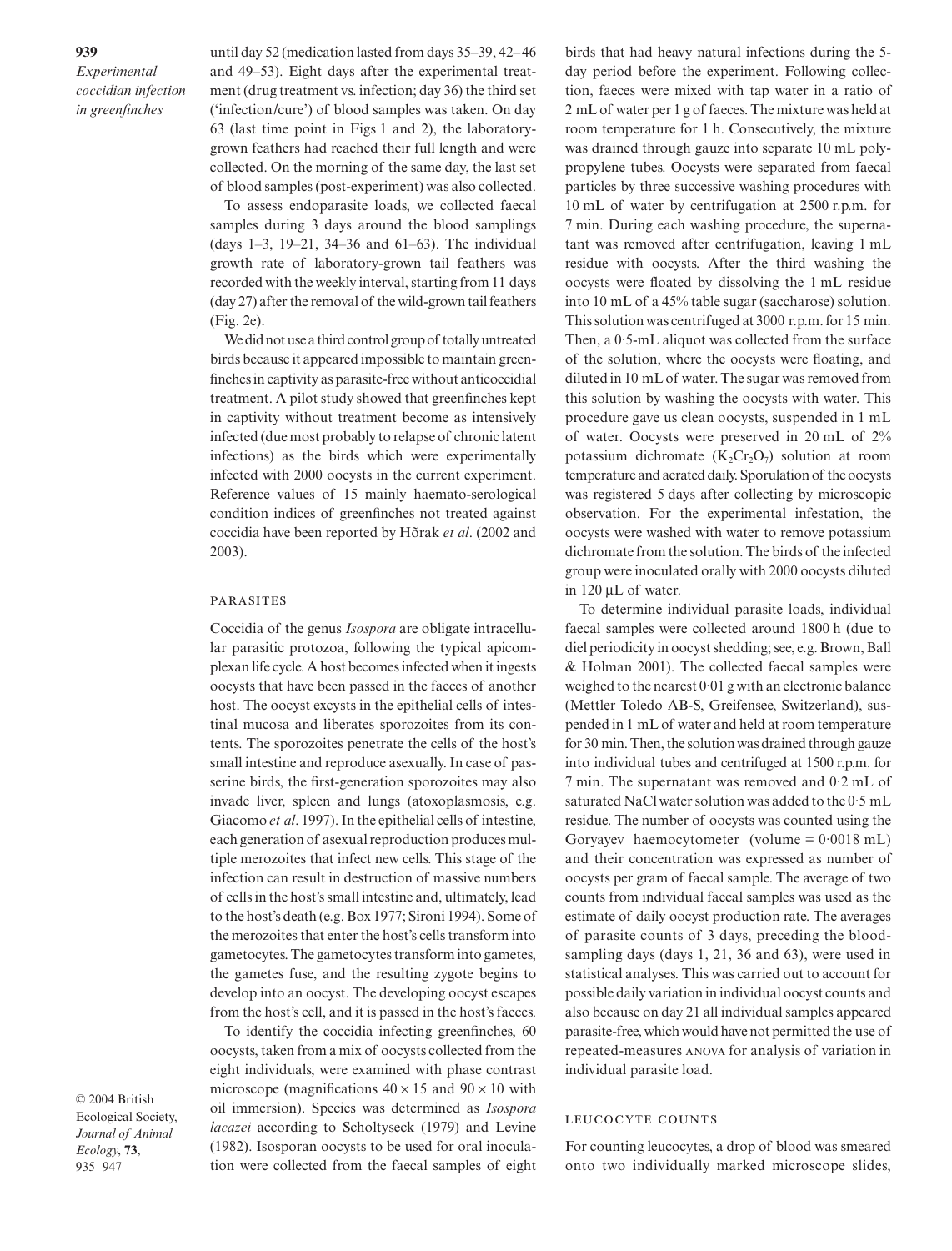air-dried, fixed in absolute methanol and stained with azure-eosin (Reachim, Chostkinsk, Russian Federation). The proportion of different types of leucocytes was assessed on the basis of examination of 100 leucocytes under  $1000 \times$  magnification under oil immersion. Estimates of the total white blood cell count (WBC) were obtained by counting the number of leucocytes per approximately 10 000 erythrocytes. Differential leucocyte counts were obtained by multiplying their proportions with WBC. The repeatabilities of leucocyte counts obtained in this method were found to be reasonably high and significant (Ots, Murumägi & Hõrak 1998).

#### SEROLOGICAL ANALYSES

Total plasma protein concentration was determined in a photometric colourimetric test using the Biuret method. Standard agarose gel electrophoresis with the REP System (Helena Laboratories, Beaumont, TX, USA) was used for detection of major protein groups (see Ots *et al*. 1998 for details). Due to difficulties in separating the pre-albumin fraction from albumin, summed concentrations of both are reported and termed albumin concentration. Serum triglyceride concentrations were determined by enzymatic colourimetric test (GPO-PAP) using Biosub ® TG kit (Biocon ®, Germany).

Vitamins A, E and carotenoids were extracted from plasma with hexane after protein precipitation with ethanol as described previously by Surai *et al*. (2001). Vitamins  $E$  ( $\alpha$ -tocopherol) and  $A$  (retinol) were determined as described by Surai, Noble & Speake (1996) using a high performnce liquid chromatography (HPLC) system (Shimadzu Liquid Chromatograph, LC-10AD, Japan Spectroscopic Co., Ltd, with JASCO Intelligent Spectrofluorometer 821-FP) fitted with a Spherisorb, type S30DS2, 3µ C18 reverse phase HPLC column, 15 cm × 4·6 mm (Phase Separations Ltd, UK). Chromatography was performed using a mobile phase of methanol/ water (97 : 3, v/v) at a flow rate of  $1.05$  mL min<sup>-1</sup> with a fluorescence detection of α-tocopherol and retinol. Calibration was performed using α-tocopherol and retinol solutions in methanol. Tocol was used as an internal standard. Total carotenoids were determined from the same extract using the same HPLC system, but fitted with a Spherisorb, type S5NH2 5µ C18 reverse phase HPLC column,  $25 \text{ cm} \times 4.6 \text{ mm}$  (Phase Separations Ltd, UK). Chromatography was performed using a mobile phase of methanol/water (97 : 3, v/v) at a flow rate of 1·5 mL min<sup>−</sup><sup>1</sup> . Total carotenoids were detected at 445 nm as a single peak using lutein as a standard.

### FEATHER COLORATION

© 2004 British Ecological Society, *Journal of Animal Ecology*, **73**, 935–947

For the analysis of plumage colour, two to four breast feathers and one, right outermost (6th) tail feather was collected from each individual. In the absence of a feather on the right side of the tail (in three cases) the feather sample was taken from the left side of the tail. The wild-grown breast feathers were collected from the standard position: the midpoint between the middle-part of the sternum and the edge of the wing. Laboratorygrown feathers were collected from the same positions. Collected feathers were placed into a plastic bag and stored in the dark until measurements were carried out. Locations of colour measurements are indicated in Appendix 1 (see Supplementary material). Colour was measured from the feathers placed on a black background, in an area of approximately  $1 \text{ mm}^2$ , of the visible surface of the feather, using a spectrophotometer (Ocean Optics S2000) as described by Saks *et al*. (2003). To estimate colour, we calculated values of hue and chroma (see Endler 1990 for details). Hue can be understood as the everyday meaning for colour (yellow, green, red, etc.). Hue is a correlate of the shape of the reflectance spectrum, measured in degrees, around a circular spectrum (colour wheel) whereas chroma is a measure of the 'purity' or 'saturation' of a colour. Details for calculations of colour parameters are given in Saks *et al*. (2003). The repeatabilities (Lessells & Boag 1987) of different colour measurements averaged at  $0.74 \pm 0.12$  (SD) and ranged from  $0.50$  to  $0.88$  (Appendix 2; see Supplementary material). In analyses, we use values of hue and chroma for tail feathers and only hue for breast feathers because the chroma of the one set of breast feathers (wild-grown, *r* between two different pairs of feathers) was too poorly repeatable (*r =* 0·35). As shown previously in the same set of feather samples, hue and chroma appeared good indicators of feather carotenoid content. Variation in the average carotenoid concentration of the yellow area of tail feathers explained 32–51% of the variation of in these colour parameters (Saks *et al*. 2003).

# FEATHER CAROTENOID CONTENT

The yellow pigmented portions of the sampled feathers were trimmed off and weighed to the nearest 0·00001 g with an electronic balance (Mettler Toledo AG245, Greifensee, Switzerland). The carotenoids were extracted from the feather samples using acidified pyridine (Hudon & Brush 1992), purified, and identified with HPLC as described in Saks *et al*. (2003). The total carotenoid concentration ( $\mu$ g g<sup>-1</sup>) in each sample was determined by spectrophotometry (Bausch and Lomb Spectronic 1001).

#### **STATISTICS**

The effect of experimental manipulation of coccidian infection in greenfinches was examined with repeatedmeasures ANOVA, assuming that the effect of treatment will be revealed by a significant 'time  $\times$  treatment' interaction term. Additionally, we examined the differences between infected and medicated birds by calculation of pairwise contrasts between group averages during peak infection phase and post-experimental phase. Significant differences are indicated by asterisks in Figs 1 and 2; detailed statistics are presented in Table 2. In the case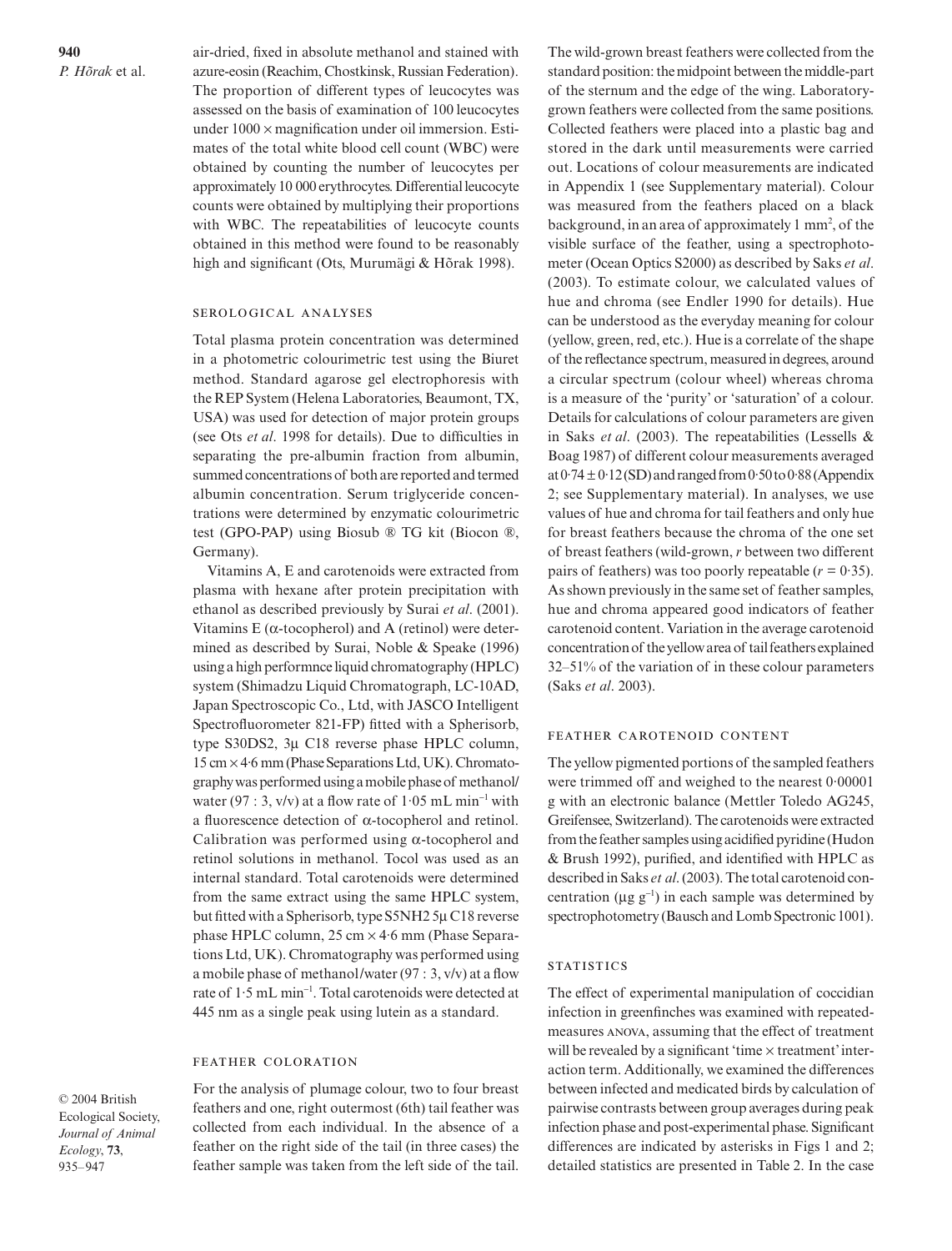of three variables (lymphocyte count, body mass, vitamin A concentration) the assumption of sphericity of variance–covariance matrix was violated. In these cases, the significance values were based on Geisser– Greenhouse correction. To obtain normal distribution of variables or homogeneity of variances (according to Levene's test), values for parasite count, WBC, heterophile count and serum globulin concentration were log-transformed. However, data for all variables (except for parasite counts) are presented as untransformed in Figs 1 and 2 in order to provide reference data. Data are presented as mean ± SD; all *P*-values are for two-tailed tests. Sample sizes vary between analyses due to our inability to obtain all required parameters from all birds throughout the study. This holds especially for fat-soluble antioxidants where the sample size (eight medicated and eight infected birds) is considerably smaller than that for the rest of variables.

#### **Results**

In the pre-experimental period, 89% (25/28) of all individuals were infected with coccidia. The average intensity of infection was  $3595 \pm 8231$  oocysts g<sup>-1</sup>. After 5 days' treatment with a coccidiostat, the average parasite loads in both experimental and control groups dropped to pre-experimental levels (Fig. 1a), with all faecal samples appearing parasite-free on day 6 after the start of medication. Eight days after infecting the experimental group (and continued drug treatment in the control group), the average difference in oocyst output between two bird categories was 263 times (infected  $87812 \pm 123347$ ; medicated  $334 \pm 674$ ). Oocyst output of infected group in the peak infection phase rose 16 times ( $P = 0.010$ ;  $Z = 2.55$ ; Wilcoxon's matched pairs test) above the pre-experimental level (of  $1691 \pm 1920$ oocysts g<sup>−</sup><sup>1</sup> ). Parasite load in the infected group remained high for 35 days following experimental infection (fourth time-point in Fig. 1a), while in the control group the parasite load started to increase slowly after withdrawal of medication. On the 10th day after the last medication, 50% of the medicated birds were already shedding oocysts. Group average oocyst output by that time was  $4129 \pm$ 9108, which approached pre-experimental levels (5363  $\pm$ 11185). Hence, our experiment resulted in successful manipulation of coccidian parasitism in greenfinches, the differences in infection intensity between experimental categories being highest in the third time point of sampling (Table 1, Fig. 1a). In that period (termed hereafter as peak-infection phase), the experimental group had been infected for 8 days while the control group was continuously receiving medication.

Based on significant 'time × treatment' interaction terms in Table 1, the following physiological parameters were affected by the experimental manipulation of coccidian parasite load. The peak-infection phase was followed by a transient increase in total leucocyte count (Fig. 1b), which was due mainly to heterophils (infected birds had a 36% higher concentration of circulating heterophils than medicated birds; Fig. 1c). The increase in lymphocyte count in our experimental group (Fig. 1d) was not significant (Table 1), nor did the treatment significantly affect heterophile/lymphocyte ratio (Fig. 1e). Total serum protein (Fig. 1f) and globulin concentration were not significantly affected by the treatment (although a tendency for increased globulin levels in the infected group is suggested by inspection of Fig. 1g). Serum albumin content was 24% lower among infected birds than controls in the peak infection phase (Fig. 1h). This drop in serum albumin evidently led to a significantly lower albumin/globulin ratio in the infected group in the peak infection phase (Fig. 1i). Similarly to that of albumin, serum triglyceride concentration in the infected group also decreased during peak infection, being 34% lower than pre-infection level and 46% lower than in the control group (Fig. 1j).

Average body mass in infected group was consistently lower than in the medicated group (Fig. 2a); however, pairwise contrasts indicated a significant difference only in the peak infection phase  $(F_{1:25} = 10.4, P = 0.004)$ . Thus, by that time infected birds had lost on average of  $2.4 \pm$  $3.0 \text{ g}$  (i.e.  $8\%$ ) of their pre-experimental mass, while the medicated birds had lost on average  $1.5 \pm 1.8$  g (i.e. 5%), suggesting that experimental infection had also an effect on body mass in greenfinches. During the peak infection phase, infected birds had 40% lower serum vitamin E concentrations than in the pre-experimental period and 56% lower vitamin E levels than in the medicated group (Fig. 2b). Vitamin A concentrations were not obviously affected by the experimental procedure (Fig. 2c). Serum carotenoid concentration (Fig. 2d) in the infected group dropped abruptly during the peak infection (59% compared to initial levels and 57% compared to medicated group).

Feather moult (Fig. 2e) occurred at a time when the medicated group received continuous medication and the infected group remained heavily infected (Fig. 1a). Compared to wild-grown feathers, the average carotenoid content of laboratory-grown feathers was 93% lower than initial in both groups of birds. Nevertheless, the total carotenoid content by the end of experiment was significantly (52%) lower in the infected compared to the medicated group (19·1 ± 10·9 µg g<sup>-1</sup> vs. 39·8 ± 15·6  $\mu$ g g<sup>-1</sup>; Fig. 2f).

We found no differences between the treatment groups with respect to the colour of the inner vane of tail feathers (Fig. 2g,h). The coloration of the outer vane was obviously more affected by the treatment because its hue decreased by 4% (as compared to wild-grown feathers) in the infected group, while in the medicated group the value of hue increased by 2% compared to the initial (Fig. 2i). As a result, laboratory-grown feathers of infected birds had 4% lower values of hue than those of medicated birds. A significant effect of manipulation was also manifested by a significant 'time  $\times$  treatment' interaction term in Table 1. The chroma of the outer vane was consistently higher (i.e. among both wild- and laboratory-grown feathers) in the group of medicated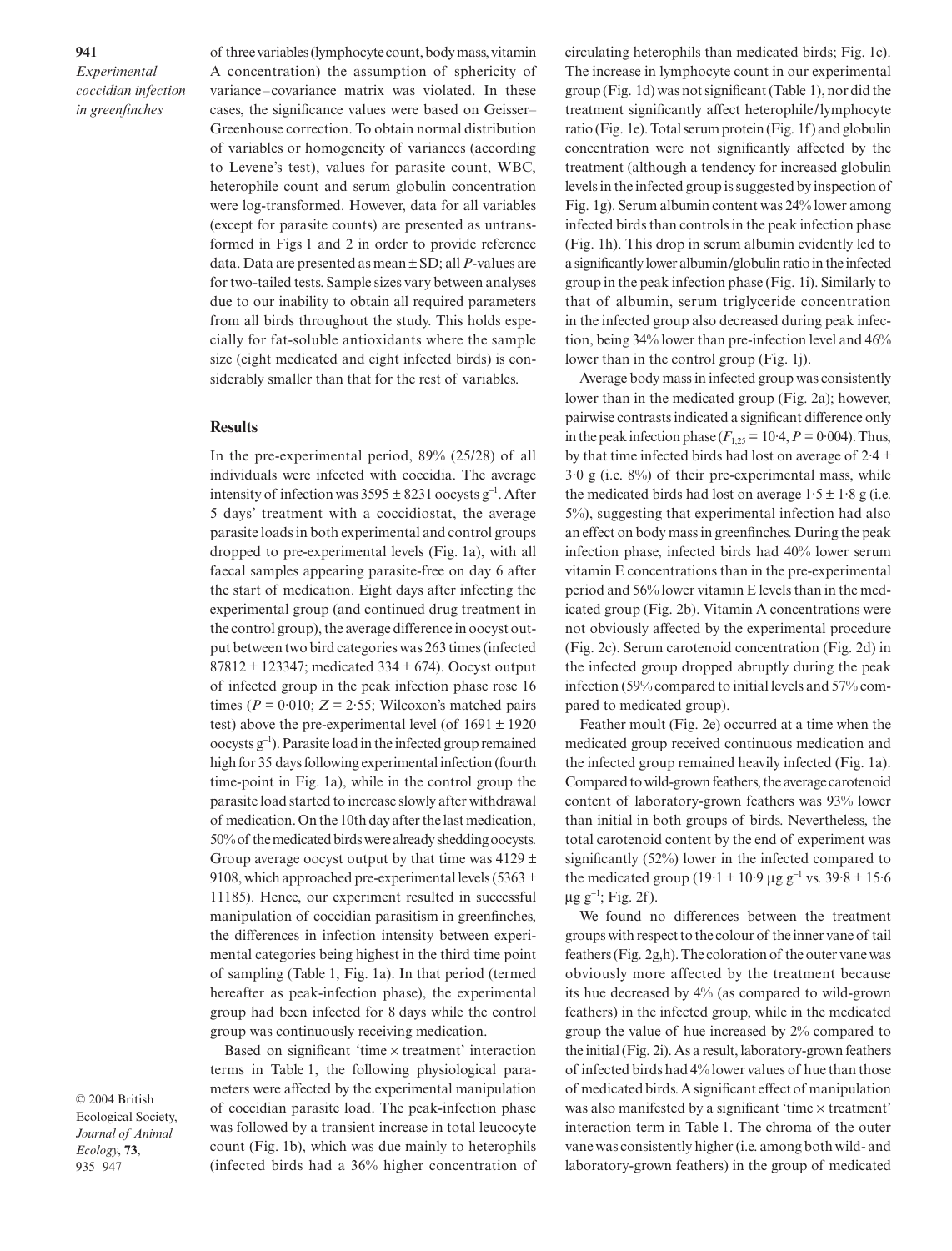**942**

*P. Hõrak* et al.

**Table 1.** Effect of manipulation of parasite load upon condition indices and plumage coloration of greenfinches. Direction of the effects is presented in Figs 1 and 2. Med. and Inf. stand for sample sizes of medicated and infected group, respectively

| Parasite load<br>0.002<br>11.95<br>treatment<br>Inf. 14<br>< 0.00001<br>time<br>25.38<br>10.03<br>0.00001<br>time $\times$ treatment<br>0.52<br>Med. 8<br><b>WBC</b><br>0.482<br>treatment<br>Inf. $8$<br>time<br>38.66<br>< 0.00001<br>4.30<br>time $\times$ treatment<br>0.0099<br>Med. 8<br>Heterophil count<br>1.78<br>0.203<br>treatment<br>Inf. $8$<br>time<br>14.37<br>< 0.00001<br>4.02<br>0.013<br>time $\times$ treatment<br>0.70<br>Med. 8<br>0.418<br>Lymphocyte count<br>treatment<br>Inf. $8$<br>time<br>14.38<br>0.0009<br>2.61<br>0.121<br>time $\times$ treatment<br>0.78<br>Med. 8<br>Heterophil/lymphocyte ratio<br>0.393<br>treatment<br>0.23<br>0.873<br>Inf. $8$<br>time<br>0.66<br>0.582<br>time $\times$ treatment<br>2.12<br>Total protein concentration<br>0.158<br>treatment<br>2.26<br>Inf. 13<br>time<br>0.089<br>1.03<br>0.383<br>time $\times$ treatment<br>3.60<br>0.070<br>Med. 14<br>Albumin concentration<br>treatment<br>Inf. 12<br>3.92<br>0.012<br>time<br>3.75<br>0.015<br>time $\times$ treatment<br>Globulin concentration<br>0.42<br>0.523<br>Med. 14<br>treatment<br>Inf. 12<br>time<br>2.91<br>0.040<br>0.178<br>time $\times$ treatment<br>1.69<br>Med. 14<br>Albumin/globulin ratio<br>3.55<br>0.072<br>treatment<br>Inf. 12<br>7.55<br>time<br>0.0002<br>7.997<br>0.0001<br>time $\times$ treatment<br>Triglyceride concentration<br>Med. 13<br>6.16<br>0.020<br>treatment<br>Inf. 13<br>time<br>38.61<br>< 0.00001<br>time $\times$ treatment<br>17.65<br>< 0.00001<br>5.73<br>Med. 14<br>Body mass<br>0.025<br>treatment<br>Inf. $13$<br>time<br>24.18<br>< 0.00001<br>1.69<br>0.195<br>time $\times$ treatment<br>Vitamin E concentration<br>Med. 8<br>3.18<br>0.096<br>treatment<br>Inf. $8$<br>time<br>4.18<br>0.011<br>time $\times$ treatment<br>2.48<br>0.074<br>Vitamin A concentration<br>Med. 8<br>0.26<br>0.615<br>treatment<br>Inf. $8$<br>time<br>1.69<br>0.203<br>0.622<br>time $\times$ treatment<br>0.49<br>Plasma carotenoid concentration<br>Med. 8<br>2.84<br>0.114<br>treatment<br>Inf. $8$<br>time<br>$21 - 73$<br>< 0.00001<br>7.44<br>0.0004<br>time $\times$ treatment<br>1.88<br>0.183<br>Med. 13<br>Feather carotenoid concentration<br>treatment<br>Inf. 12<br>time<br>183.84<br>< 0.00001<br>0.48<br>0.497<br>time $\times$ treatment<br>Tail inner hue<br>2.03<br>0.168<br>Med. 13<br>treatment<br>Inf. $11$<br>44.56<br>< 0.00001<br>time<br>1.32<br>0.263<br>time $\times$ treatment<br>Tail inner chroma<br>1.87<br>0.186<br>Med. 13<br>treatment<br>107.22<br>< 0.00001<br>Inf. $11$<br>time<br>0.75<br>0.396<br>time $\times$ treatment<br>Tail outer hue<br>1.45<br>0.241<br>Med. 13<br>treatment<br>Inf. $12$<br>0.60<br>0.448<br>time<br>0.018<br>6.49<br>time $\times$ treatment<br>Tail outer chroma<br>23.25<br>0.00007<br>treatment<br>194.61<br>< 0.00001<br>Inf. 12<br>time<br>1.03<br>0.320<br>time $\times$ treatment<br>Hue of breast feathers<br>6.63<br>0.017<br>treatment<br>Inf. $12$<br>time<br>0.07<br>0.792<br>2.77<br>0.109<br>time $\times$ treatment | Trait | Type of response | F | $\boldsymbol{P}$ | $\boldsymbol{n}$ |
|--------------------------------------------------------------------------------------------------------------------------------------------------------------------------------------------------------------------------------------------------------------------------------------------------------------------------------------------------------------------------------------------------------------------------------------------------------------------------------------------------------------------------------------------------------------------------------------------------------------------------------------------------------------------------------------------------------------------------------------------------------------------------------------------------------------------------------------------------------------------------------------------------------------------------------------------------------------------------------------------------------------------------------------------------------------------------------------------------------------------------------------------------------------------------------------------------------------------------------------------------------------------------------------------------------------------------------------------------------------------------------------------------------------------------------------------------------------------------------------------------------------------------------------------------------------------------------------------------------------------------------------------------------------------------------------------------------------------------------------------------------------------------------------------------------------------------------------------------------------------------------------------------------------------------------------------------------------------------------------------------------------------------------------------------------------------------------------------------------------------------------------------------------------------------------------------------------------------------------------------------------------------------------------------------------------------------------------------------------------------------------------------------------------------------------------------------------------------------------------------------------------------------------------------------------------------------------------------------------------------------------------------------------------------------------------------------------------------------------------------------------------------------------------------------------------------------------------------------------------------------------------------------------------------------------------------------------------------------------------------------------------------------------------------------------------|-------|------------------|---|------------------|------------------|
|                                                                                                                                                                                                                                                                                                                                                                                                                                                                                                                                                                                                                                                                                                                                                                                                                                                                                                                                                                                                                                                                                                                                                                                                                                                                                                                                                                                                                                                                                                                                                                                                                                                                                                                                                                                                                                                                                                                                                                                                                                                                                                                                                                                                                                                                                                                                                                                                                                                                                                                                                                                                                                                                                                                                                                                                                                                                                                                                                                                                                                                              |       |                  |   |                  | Med. 13          |
|                                                                                                                                                                                                                                                                                                                                                                                                                                                                                                                                                                                                                                                                                                                                                                                                                                                                                                                                                                                                                                                                                                                                                                                                                                                                                                                                                                                                                                                                                                                                                                                                                                                                                                                                                                                                                                                                                                                                                                                                                                                                                                                                                                                                                                                                                                                                                                                                                                                                                                                                                                                                                                                                                                                                                                                                                                                                                                                                                                                                                                                              |       |                  |   |                  |                  |
|                                                                                                                                                                                                                                                                                                                                                                                                                                                                                                                                                                                                                                                                                                                                                                                                                                                                                                                                                                                                                                                                                                                                                                                                                                                                                                                                                                                                                                                                                                                                                                                                                                                                                                                                                                                                                                                                                                                                                                                                                                                                                                                                                                                                                                                                                                                                                                                                                                                                                                                                                                                                                                                                                                                                                                                                                                                                                                                                                                                                                                                              |       |                  |   |                  |                  |
|                                                                                                                                                                                                                                                                                                                                                                                                                                                                                                                                                                                                                                                                                                                                                                                                                                                                                                                                                                                                                                                                                                                                                                                                                                                                                                                                                                                                                                                                                                                                                                                                                                                                                                                                                                                                                                                                                                                                                                                                                                                                                                                                                                                                                                                                                                                                                                                                                                                                                                                                                                                                                                                                                                                                                                                                                                                                                                                                                                                                                                                              |       |                  |   |                  |                  |
|                                                                                                                                                                                                                                                                                                                                                                                                                                                                                                                                                                                                                                                                                                                                                                                                                                                                                                                                                                                                                                                                                                                                                                                                                                                                                                                                                                                                                                                                                                                                                                                                                                                                                                                                                                                                                                                                                                                                                                                                                                                                                                                                                                                                                                                                                                                                                                                                                                                                                                                                                                                                                                                                                                                                                                                                                                                                                                                                                                                                                                                              |       |                  |   |                  |                  |
|                                                                                                                                                                                                                                                                                                                                                                                                                                                                                                                                                                                                                                                                                                                                                                                                                                                                                                                                                                                                                                                                                                                                                                                                                                                                                                                                                                                                                                                                                                                                                                                                                                                                                                                                                                                                                                                                                                                                                                                                                                                                                                                                                                                                                                                                                                                                                                                                                                                                                                                                                                                                                                                                                                                                                                                                                                                                                                                                                                                                                                                              |       |                  |   |                  |                  |
|                                                                                                                                                                                                                                                                                                                                                                                                                                                                                                                                                                                                                                                                                                                                                                                                                                                                                                                                                                                                                                                                                                                                                                                                                                                                                                                                                                                                                                                                                                                                                                                                                                                                                                                                                                                                                                                                                                                                                                                                                                                                                                                                                                                                                                                                                                                                                                                                                                                                                                                                                                                                                                                                                                                                                                                                                                                                                                                                                                                                                                                              |       |                  |   |                  |                  |
|                                                                                                                                                                                                                                                                                                                                                                                                                                                                                                                                                                                                                                                                                                                                                                                                                                                                                                                                                                                                                                                                                                                                                                                                                                                                                                                                                                                                                                                                                                                                                                                                                                                                                                                                                                                                                                                                                                                                                                                                                                                                                                                                                                                                                                                                                                                                                                                                                                                                                                                                                                                                                                                                                                                                                                                                                                                                                                                                                                                                                                                              |       |                  |   |                  |                  |
|                                                                                                                                                                                                                                                                                                                                                                                                                                                                                                                                                                                                                                                                                                                                                                                                                                                                                                                                                                                                                                                                                                                                                                                                                                                                                                                                                                                                                                                                                                                                                                                                                                                                                                                                                                                                                                                                                                                                                                                                                                                                                                                                                                                                                                                                                                                                                                                                                                                                                                                                                                                                                                                                                                                                                                                                                                                                                                                                                                                                                                                              |       |                  |   |                  |                  |
|                                                                                                                                                                                                                                                                                                                                                                                                                                                                                                                                                                                                                                                                                                                                                                                                                                                                                                                                                                                                                                                                                                                                                                                                                                                                                                                                                                                                                                                                                                                                                                                                                                                                                                                                                                                                                                                                                                                                                                                                                                                                                                                                                                                                                                                                                                                                                                                                                                                                                                                                                                                                                                                                                                                                                                                                                                                                                                                                                                                                                                                              |       |                  |   |                  |                  |
|                                                                                                                                                                                                                                                                                                                                                                                                                                                                                                                                                                                                                                                                                                                                                                                                                                                                                                                                                                                                                                                                                                                                                                                                                                                                                                                                                                                                                                                                                                                                                                                                                                                                                                                                                                                                                                                                                                                                                                                                                                                                                                                                                                                                                                                                                                                                                                                                                                                                                                                                                                                                                                                                                                                                                                                                                                                                                                                                                                                                                                                              |       |                  |   |                  |                  |
|                                                                                                                                                                                                                                                                                                                                                                                                                                                                                                                                                                                                                                                                                                                                                                                                                                                                                                                                                                                                                                                                                                                                                                                                                                                                                                                                                                                                                                                                                                                                                                                                                                                                                                                                                                                                                                                                                                                                                                                                                                                                                                                                                                                                                                                                                                                                                                                                                                                                                                                                                                                                                                                                                                                                                                                                                                                                                                                                                                                                                                                              |       |                  |   |                  |                  |
|                                                                                                                                                                                                                                                                                                                                                                                                                                                                                                                                                                                                                                                                                                                                                                                                                                                                                                                                                                                                                                                                                                                                                                                                                                                                                                                                                                                                                                                                                                                                                                                                                                                                                                                                                                                                                                                                                                                                                                                                                                                                                                                                                                                                                                                                                                                                                                                                                                                                                                                                                                                                                                                                                                                                                                                                                                                                                                                                                                                                                                                              |       |                  |   |                  |                  |
|                                                                                                                                                                                                                                                                                                                                                                                                                                                                                                                                                                                                                                                                                                                                                                                                                                                                                                                                                                                                                                                                                                                                                                                                                                                                                                                                                                                                                                                                                                                                                                                                                                                                                                                                                                                                                                                                                                                                                                                                                                                                                                                                                                                                                                                                                                                                                                                                                                                                                                                                                                                                                                                                                                                                                                                                                                                                                                                                                                                                                                                              |       |                  |   |                  |                  |
|                                                                                                                                                                                                                                                                                                                                                                                                                                                                                                                                                                                                                                                                                                                                                                                                                                                                                                                                                                                                                                                                                                                                                                                                                                                                                                                                                                                                                                                                                                                                                                                                                                                                                                                                                                                                                                                                                                                                                                                                                                                                                                                                                                                                                                                                                                                                                                                                                                                                                                                                                                                                                                                                                                                                                                                                                                                                                                                                                                                                                                                              |       |                  |   |                  |                  |
|                                                                                                                                                                                                                                                                                                                                                                                                                                                                                                                                                                                                                                                                                                                                                                                                                                                                                                                                                                                                                                                                                                                                                                                                                                                                                                                                                                                                                                                                                                                                                                                                                                                                                                                                                                                                                                                                                                                                                                                                                                                                                                                                                                                                                                                                                                                                                                                                                                                                                                                                                                                                                                                                                                                                                                                                                                                                                                                                                                                                                                                              |       |                  |   |                  | Med. 14          |
|                                                                                                                                                                                                                                                                                                                                                                                                                                                                                                                                                                                                                                                                                                                                                                                                                                                                                                                                                                                                                                                                                                                                                                                                                                                                                                                                                                                                                                                                                                                                                                                                                                                                                                                                                                                                                                                                                                                                                                                                                                                                                                                                                                                                                                                                                                                                                                                                                                                                                                                                                                                                                                                                                                                                                                                                                                                                                                                                                                                                                                                              |       |                  |   |                  |                  |
|                                                                                                                                                                                                                                                                                                                                                                                                                                                                                                                                                                                                                                                                                                                                                                                                                                                                                                                                                                                                                                                                                                                                                                                                                                                                                                                                                                                                                                                                                                                                                                                                                                                                                                                                                                                                                                                                                                                                                                                                                                                                                                                                                                                                                                                                                                                                                                                                                                                                                                                                                                                                                                                                                                                                                                                                                                                                                                                                                                                                                                                              |       |                  |   |                  |                  |
|                                                                                                                                                                                                                                                                                                                                                                                                                                                                                                                                                                                                                                                                                                                                                                                                                                                                                                                                                                                                                                                                                                                                                                                                                                                                                                                                                                                                                                                                                                                                                                                                                                                                                                                                                                                                                                                                                                                                                                                                                                                                                                                                                                                                                                                                                                                                                                                                                                                                                                                                                                                                                                                                                                                                                                                                                                                                                                                                                                                                                                                              |       |                  |   |                  |                  |
|                                                                                                                                                                                                                                                                                                                                                                                                                                                                                                                                                                                                                                                                                                                                                                                                                                                                                                                                                                                                                                                                                                                                                                                                                                                                                                                                                                                                                                                                                                                                                                                                                                                                                                                                                                                                                                                                                                                                                                                                                                                                                                                                                                                                                                                                                                                                                                                                                                                                                                                                                                                                                                                                                                                                                                                                                                                                                                                                                                                                                                                              |       |                  |   |                  |                  |
|                                                                                                                                                                                                                                                                                                                                                                                                                                                                                                                                                                                                                                                                                                                                                                                                                                                                                                                                                                                                                                                                                                                                                                                                                                                                                                                                                                                                                                                                                                                                                                                                                                                                                                                                                                                                                                                                                                                                                                                                                                                                                                                                                                                                                                                                                                                                                                                                                                                                                                                                                                                                                                                                                                                                                                                                                                                                                                                                                                                                                                                              |       |                  |   |                  |                  |
|                                                                                                                                                                                                                                                                                                                                                                                                                                                                                                                                                                                                                                                                                                                                                                                                                                                                                                                                                                                                                                                                                                                                                                                                                                                                                                                                                                                                                                                                                                                                                                                                                                                                                                                                                                                                                                                                                                                                                                                                                                                                                                                                                                                                                                                                                                                                                                                                                                                                                                                                                                                                                                                                                                                                                                                                                                                                                                                                                                                                                                                              |       |                  |   |                  |                  |
|                                                                                                                                                                                                                                                                                                                                                                                                                                                                                                                                                                                                                                                                                                                                                                                                                                                                                                                                                                                                                                                                                                                                                                                                                                                                                                                                                                                                                                                                                                                                                                                                                                                                                                                                                                                                                                                                                                                                                                                                                                                                                                                                                                                                                                                                                                                                                                                                                                                                                                                                                                                                                                                                                                                                                                                                                                                                                                                                                                                                                                                              |       |                  |   |                  |                  |
|                                                                                                                                                                                                                                                                                                                                                                                                                                                                                                                                                                                                                                                                                                                                                                                                                                                                                                                                                                                                                                                                                                                                                                                                                                                                                                                                                                                                                                                                                                                                                                                                                                                                                                                                                                                                                                                                                                                                                                                                                                                                                                                                                                                                                                                                                                                                                                                                                                                                                                                                                                                                                                                                                                                                                                                                                                                                                                                                                                                                                                                              |       |                  |   |                  |                  |
|                                                                                                                                                                                                                                                                                                                                                                                                                                                                                                                                                                                                                                                                                                                                                                                                                                                                                                                                                                                                                                                                                                                                                                                                                                                                                                                                                                                                                                                                                                                                                                                                                                                                                                                                                                                                                                                                                                                                                                                                                                                                                                                                                                                                                                                                                                                                                                                                                                                                                                                                                                                                                                                                                                                                                                                                                                                                                                                                                                                                                                                              |       |                  |   |                  |                  |
|                                                                                                                                                                                                                                                                                                                                                                                                                                                                                                                                                                                                                                                                                                                                                                                                                                                                                                                                                                                                                                                                                                                                                                                                                                                                                                                                                                                                                                                                                                                                                                                                                                                                                                                                                                                                                                                                                                                                                                                                                                                                                                                                                                                                                                                                                                                                                                                                                                                                                                                                                                                                                                                                                                                                                                                                                                                                                                                                                                                                                                                              |       |                  |   |                  |                  |
|                                                                                                                                                                                                                                                                                                                                                                                                                                                                                                                                                                                                                                                                                                                                                                                                                                                                                                                                                                                                                                                                                                                                                                                                                                                                                                                                                                                                                                                                                                                                                                                                                                                                                                                                                                                                                                                                                                                                                                                                                                                                                                                                                                                                                                                                                                                                                                                                                                                                                                                                                                                                                                                                                                                                                                                                                                                                                                                                                                                                                                                              |       |                  |   |                  |                  |
|                                                                                                                                                                                                                                                                                                                                                                                                                                                                                                                                                                                                                                                                                                                                                                                                                                                                                                                                                                                                                                                                                                                                                                                                                                                                                                                                                                                                                                                                                                                                                                                                                                                                                                                                                                                                                                                                                                                                                                                                                                                                                                                                                                                                                                                                                                                                                                                                                                                                                                                                                                                                                                                                                                                                                                                                                                                                                                                                                                                                                                                              |       |                  |   |                  |                  |
|                                                                                                                                                                                                                                                                                                                                                                                                                                                                                                                                                                                                                                                                                                                                                                                                                                                                                                                                                                                                                                                                                                                                                                                                                                                                                                                                                                                                                                                                                                                                                                                                                                                                                                                                                                                                                                                                                                                                                                                                                                                                                                                                                                                                                                                                                                                                                                                                                                                                                                                                                                                                                                                                                                                                                                                                                                                                                                                                                                                                                                                              |       |                  |   |                  |                  |
|                                                                                                                                                                                                                                                                                                                                                                                                                                                                                                                                                                                                                                                                                                                                                                                                                                                                                                                                                                                                                                                                                                                                                                                                                                                                                                                                                                                                                                                                                                                                                                                                                                                                                                                                                                                                                                                                                                                                                                                                                                                                                                                                                                                                                                                                                                                                                                                                                                                                                                                                                                                                                                                                                                                                                                                                                                                                                                                                                                                                                                                              |       |                  |   |                  |                  |
|                                                                                                                                                                                                                                                                                                                                                                                                                                                                                                                                                                                                                                                                                                                                                                                                                                                                                                                                                                                                                                                                                                                                                                                                                                                                                                                                                                                                                                                                                                                                                                                                                                                                                                                                                                                                                                                                                                                                                                                                                                                                                                                                                                                                                                                                                                                                                                                                                                                                                                                                                                                                                                                                                                                                                                                                                                                                                                                                                                                                                                                              |       |                  |   |                  |                  |
|                                                                                                                                                                                                                                                                                                                                                                                                                                                                                                                                                                                                                                                                                                                                                                                                                                                                                                                                                                                                                                                                                                                                                                                                                                                                                                                                                                                                                                                                                                                                                                                                                                                                                                                                                                                                                                                                                                                                                                                                                                                                                                                                                                                                                                                                                                                                                                                                                                                                                                                                                                                                                                                                                                                                                                                                                                                                                                                                                                                                                                                              |       |                  |   |                  |                  |
|                                                                                                                                                                                                                                                                                                                                                                                                                                                                                                                                                                                                                                                                                                                                                                                                                                                                                                                                                                                                                                                                                                                                                                                                                                                                                                                                                                                                                                                                                                                                                                                                                                                                                                                                                                                                                                                                                                                                                                                                                                                                                                                                                                                                                                                                                                                                                                                                                                                                                                                                                                                                                                                                                                                                                                                                                                                                                                                                                                                                                                                              |       |                  |   |                  |                  |
|                                                                                                                                                                                                                                                                                                                                                                                                                                                                                                                                                                                                                                                                                                                                                                                                                                                                                                                                                                                                                                                                                                                                                                                                                                                                                                                                                                                                                                                                                                                                                                                                                                                                                                                                                                                                                                                                                                                                                                                                                                                                                                                                                                                                                                                                                                                                                                                                                                                                                                                                                                                                                                                                                                                                                                                                                                                                                                                                                                                                                                                              |       |                  |   |                  |                  |
|                                                                                                                                                                                                                                                                                                                                                                                                                                                                                                                                                                                                                                                                                                                                                                                                                                                                                                                                                                                                                                                                                                                                                                                                                                                                                                                                                                                                                                                                                                                                                                                                                                                                                                                                                                                                                                                                                                                                                                                                                                                                                                                                                                                                                                                                                                                                                                                                                                                                                                                                                                                                                                                                                                                                                                                                                                                                                                                                                                                                                                                              |       |                  |   |                  |                  |
|                                                                                                                                                                                                                                                                                                                                                                                                                                                                                                                                                                                                                                                                                                                                                                                                                                                                                                                                                                                                                                                                                                                                                                                                                                                                                                                                                                                                                                                                                                                                                                                                                                                                                                                                                                                                                                                                                                                                                                                                                                                                                                                                                                                                                                                                                                                                                                                                                                                                                                                                                                                                                                                                                                                                                                                                                                                                                                                                                                                                                                                              |       |                  |   |                  |                  |
|                                                                                                                                                                                                                                                                                                                                                                                                                                                                                                                                                                                                                                                                                                                                                                                                                                                                                                                                                                                                                                                                                                                                                                                                                                                                                                                                                                                                                                                                                                                                                                                                                                                                                                                                                                                                                                                                                                                                                                                                                                                                                                                                                                                                                                                                                                                                                                                                                                                                                                                                                                                                                                                                                                                                                                                                                                                                                                                                                                                                                                                              |       |                  |   |                  |                  |
|                                                                                                                                                                                                                                                                                                                                                                                                                                                                                                                                                                                                                                                                                                                                                                                                                                                                                                                                                                                                                                                                                                                                                                                                                                                                                                                                                                                                                                                                                                                                                                                                                                                                                                                                                                                                                                                                                                                                                                                                                                                                                                                                                                                                                                                                                                                                                                                                                                                                                                                                                                                                                                                                                                                                                                                                                                                                                                                                                                                                                                                              |       |                  |   |                  |                  |
|                                                                                                                                                                                                                                                                                                                                                                                                                                                                                                                                                                                                                                                                                                                                                                                                                                                                                                                                                                                                                                                                                                                                                                                                                                                                                                                                                                                                                                                                                                                                                                                                                                                                                                                                                                                                                                                                                                                                                                                                                                                                                                                                                                                                                                                                                                                                                                                                                                                                                                                                                                                                                                                                                                                                                                                                                                                                                                                                                                                                                                                              |       |                  |   |                  |                  |
|                                                                                                                                                                                                                                                                                                                                                                                                                                                                                                                                                                                                                                                                                                                                                                                                                                                                                                                                                                                                                                                                                                                                                                                                                                                                                                                                                                                                                                                                                                                                                                                                                                                                                                                                                                                                                                                                                                                                                                                                                                                                                                                                                                                                                                                                                                                                                                                                                                                                                                                                                                                                                                                                                                                                                                                                                                                                                                                                                                                                                                                              |       |                  |   |                  |                  |
|                                                                                                                                                                                                                                                                                                                                                                                                                                                                                                                                                                                                                                                                                                                                                                                                                                                                                                                                                                                                                                                                                                                                                                                                                                                                                                                                                                                                                                                                                                                                                                                                                                                                                                                                                                                                                                                                                                                                                                                                                                                                                                                                                                                                                                                                                                                                                                                                                                                                                                                                                                                                                                                                                                                                                                                                                                                                                                                                                                                                                                                              |       |                  |   |                  |                  |
|                                                                                                                                                                                                                                                                                                                                                                                                                                                                                                                                                                                                                                                                                                                                                                                                                                                                                                                                                                                                                                                                                                                                                                                                                                                                                                                                                                                                                                                                                                                                                                                                                                                                                                                                                                                                                                                                                                                                                                                                                                                                                                                                                                                                                                                                                                                                                                                                                                                                                                                                                                                                                                                                                                                                                                                                                                                                                                                                                                                                                                                              |       |                  |   |                  |                  |
|                                                                                                                                                                                                                                                                                                                                                                                                                                                                                                                                                                                                                                                                                                                                                                                                                                                                                                                                                                                                                                                                                                                                                                                                                                                                                                                                                                                                                                                                                                                                                                                                                                                                                                                                                                                                                                                                                                                                                                                                                                                                                                                                                                                                                                                                                                                                                                                                                                                                                                                                                                                                                                                                                                                                                                                                                                                                                                                                                                                                                                                              |       |                  |   |                  |                  |
|                                                                                                                                                                                                                                                                                                                                                                                                                                                                                                                                                                                                                                                                                                                                                                                                                                                                                                                                                                                                                                                                                                                                                                                                                                                                                                                                                                                                                                                                                                                                                                                                                                                                                                                                                                                                                                                                                                                                                                                                                                                                                                                                                                                                                                                                                                                                                                                                                                                                                                                                                                                                                                                                                                                                                                                                                                                                                                                                                                                                                                                              |       |                  |   |                  |                  |
|                                                                                                                                                                                                                                                                                                                                                                                                                                                                                                                                                                                                                                                                                                                                                                                                                                                                                                                                                                                                                                                                                                                                                                                                                                                                                                                                                                                                                                                                                                                                                                                                                                                                                                                                                                                                                                                                                                                                                                                                                                                                                                                                                                                                                                                                                                                                                                                                                                                                                                                                                                                                                                                                                                                                                                                                                                                                                                                                                                                                                                                              |       |                  |   |                  |                  |
|                                                                                                                                                                                                                                                                                                                                                                                                                                                                                                                                                                                                                                                                                                                                                                                                                                                                                                                                                                                                                                                                                                                                                                                                                                                                                                                                                                                                                                                                                                                                                                                                                                                                                                                                                                                                                                                                                                                                                                                                                                                                                                                                                                                                                                                                                                                                                                                                                                                                                                                                                                                                                                                                                                                                                                                                                                                                                                                                                                                                                                                              |       |                  |   |                  |                  |
|                                                                                                                                                                                                                                                                                                                                                                                                                                                                                                                                                                                                                                                                                                                                                                                                                                                                                                                                                                                                                                                                                                                                                                                                                                                                                                                                                                                                                                                                                                                                                                                                                                                                                                                                                                                                                                                                                                                                                                                                                                                                                                                                                                                                                                                                                                                                                                                                                                                                                                                                                                                                                                                                                                                                                                                                                                                                                                                                                                                                                                                              |       |                  |   |                  |                  |
|                                                                                                                                                                                                                                                                                                                                                                                                                                                                                                                                                                                                                                                                                                                                                                                                                                                                                                                                                                                                                                                                                                                                                                                                                                                                                                                                                                                                                                                                                                                                                                                                                                                                                                                                                                                                                                                                                                                                                                                                                                                                                                                                                                                                                                                                                                                                                                                                                                                                                                                                                                                                                                                                                                                                                                                                                                                                                                                                                                                                                                                              |       |                  |   |                  |                  |
|                                                                                                                                                                                                                                                                                                                                                                                                                                                                                                                                                                                                                                                                                                                                                                                                                                                                                                                                                                                                                                                                                                                                                                                                                                                                                                                                                                                                                                                                                                                                                                                                                                                                                                                                                                                                                                                                                                                                                                                                                                                                                                                                                                                                                                                                                                                                                                                                                                                                                                                                                                                                                                                                                                                                                                                                                                                                                                                                                                                                                                                              |       |                  |   |                  |                  |
|                                                                                                                                                                                                                                                                                                                                                                                                                                                                                                                                                                                                                                                                                                                                                                                                                                                                                                                                                                                                                                                                                                                                                                                                                                                                                                                                                                                                                                                                                                                                                                                                                                                                                                                                                                                                                                                                                                                                                                                                                                                                                                                                                                                                                                                                                                                                                                                                                                                                                                                                                                                                                                                                                                                                                                                                                                                                                                                                                                                                                                                              |       |                  |   |                  |                  |
|                                                                                                                                                                                                                                                                                                                                                                                                                                                                                                                                                                                                                                                                                                                                                                                                                                                                                                                                                                                                                                                                                                                                                                                                                                                                                                                                                                                                                                                                                                                                                                                                                                                                                                                                                                                                                                                                                                                                                                                                                                                                                                                                                                                                                                                                                                                                                                                                                                                                                                                                                                                                                                                                                                                                                                                                                                                                                                                                                                                                                                                              |       |                  |   |                  |                  |
|                                                                                                                                                                                                                                                                                                                                                                                                                                                                                                                                                                                                                                                                                                                                                                                                                                                                                                                                                                                                                                                                                                                                                                                                                                                                                                                                                                                                                                                                                                                                                                                                                                                                                                                                                                                                                                                                                                                                                                                                                                                                                                                                                                                                                                                                                                                                                                                                                                                                                                                                                                                                                                                                                                                                                                                                                                                                                                                                                                                                                                                              |       |                  |   |                  |                  |
|                                                                                                                                                                                                                                                                                                                                                                                                                                                                                                                                                                                                                                                                                                                                                                                                                                                                                                                                                                                                                                                                                                                                                                                                                                                                                                                                                                                                                                                                                                                                                                                                                                                                                                                                                                                                                                                                                                                                                                                                                                                                                                                                                                                                                                                                                                                                                                                                                                                                                                                                                                                                                                                                                                                                                                                                                                                                                                                                                                                                                                                              |       |                  |   |                  |                  |
|                                                                                                                                                                                                                                                                                                                                                                                                                                                                                                                                                                                                                                                                                                                                                                                                                                                                                                                                                                                                                                                                                                                                                                                                                                                                                                                                                                                                                                                                                                                                                                                                                                                                                                                                                                                                                                                                                                                                                                                                                                                                                                                                                                                                                                                                                                                                                                                                                                                                                                                                                                                                                                                                                                                                                                                                                                                                                                                                                                                                                                                              |       |                  |   |                  |                  |
|                                                                                                                                                                                                                                                                                                                                                                                                                                                                                                                                                                                                                                                                                                                                                                                                                                                                                                                                                                                                                                                                                                                                                                                                                                                                                                                                                                                                                                                                                                                                                                                                                                                                                                                                                                                                                                                                                                                                                                                                                                                                                                                                                                                                                                                                                                                                                                                                                                                                                                                                                                                                                                                                                                                                                                                                                                                                                                                                                                                                                                                              |       |                  |   |                  |                  |
|                                                                                                                                                                                                                                                                                                                                                                                                                                                                                                                                                                                                                                                                                                                                                                                                                                                                                                                                                                                                                                                                                                                                                                                                                                                                                                                                                                                                                                                                                                                                                                                                                                                                                                                                                                                                                                                                                                                                                                                                                                                                                                                                                                                                                                                                                                                                                                                                                                                                                                                                                                                                                                                                                                                                                                                                                                                                                                                                                                                                                                                              |       |                  |   |                  | Med. 13          |
|                                                                                                                                                                                                                                                                                                                                                                                                                                                                                                                                                                                                                                                                                                                                                                                                                                                                                                                                                                                                                                                                                                                                                                                                                                                                                                                                                                                                                                                                                                                                                                                                                                                                                                                                                                                                                                                                                                                                                                                                                                                                                                                                                                                                                                                                                                                                                                                                                                                                                                                                                                                                                                                                                                                                                                                                                                                                                                                                                                                                                                                              |       |                  |   |                  |                  |
|                                                                                                                                                                                                                                                                                                                                                                                                                                                                                                                                                                                                                                                                                                                                                                                                                                                                                                                                                                                                                                                                                                                                                                                                                                                                                                                                                                                                                                                                                                                                                                                                                                                                                                                                                                                                                                                                                                                                                                                                                                                                                                                                                                                                                                                                                                                                                                                                                                                                                                                                                                                                                                                                                                                                                                                                                                                                                                                                                                                                                                                              |       |                  |   |                  |                  |
|                                                                                                                                                                                                                                                                                                                                                                                                                                                                                                                                                                                                                                                                                                                                                                                                                                                                                                                                                                                                                                                                                                                                                                                                                                                                                                                                                                                                                                                                                                                                                                                                                                                                                                                                                                                                                                                                                                                                                                                                                                                                                                                                                                                                                                                                                                                                                                                                                                                                                                                                                                                                                                                                                                                                                                                                                                                                                                                                                                                                                                                              |       |                  |   |                  | Med. 14          |
|                                                                                                                                                                                                                                                                                                                                                                                                                                                                                                                                                                                                                                                                                                                                                                                                                                                                                                                                                                                                                                                                                                                                                                                                                                                                                                                                                                                                                                                                                                                                                                                                                                                                                                                                                                                                                                                                                                                                                                                                                                                                                                                                                                                                                                                                                                                                                                                                                                                                                                                                                                                                                                                                                                                                                                                                                                                                                                                                                                                                                                                              |       |                  |   |                  |                  |
|                                                                                                                                                                                                                                                                                                                                                                                                                                                                                                                                                                                                                                                                                                                                                                                                                                                                                                                                                                                                                                                                                                                                                                                                                                                                                                                                                                                                                                                                                                                                                                                                                                                                                                                                                                                                                                                                                                                                                                                                                                                                                                                                                                                                                                                                                                                                                                                                                                                                                                                                                                                                                                                                                                                                                                                                                                                                                                                                                                                                                                                              |       |                  |   |                  |                  |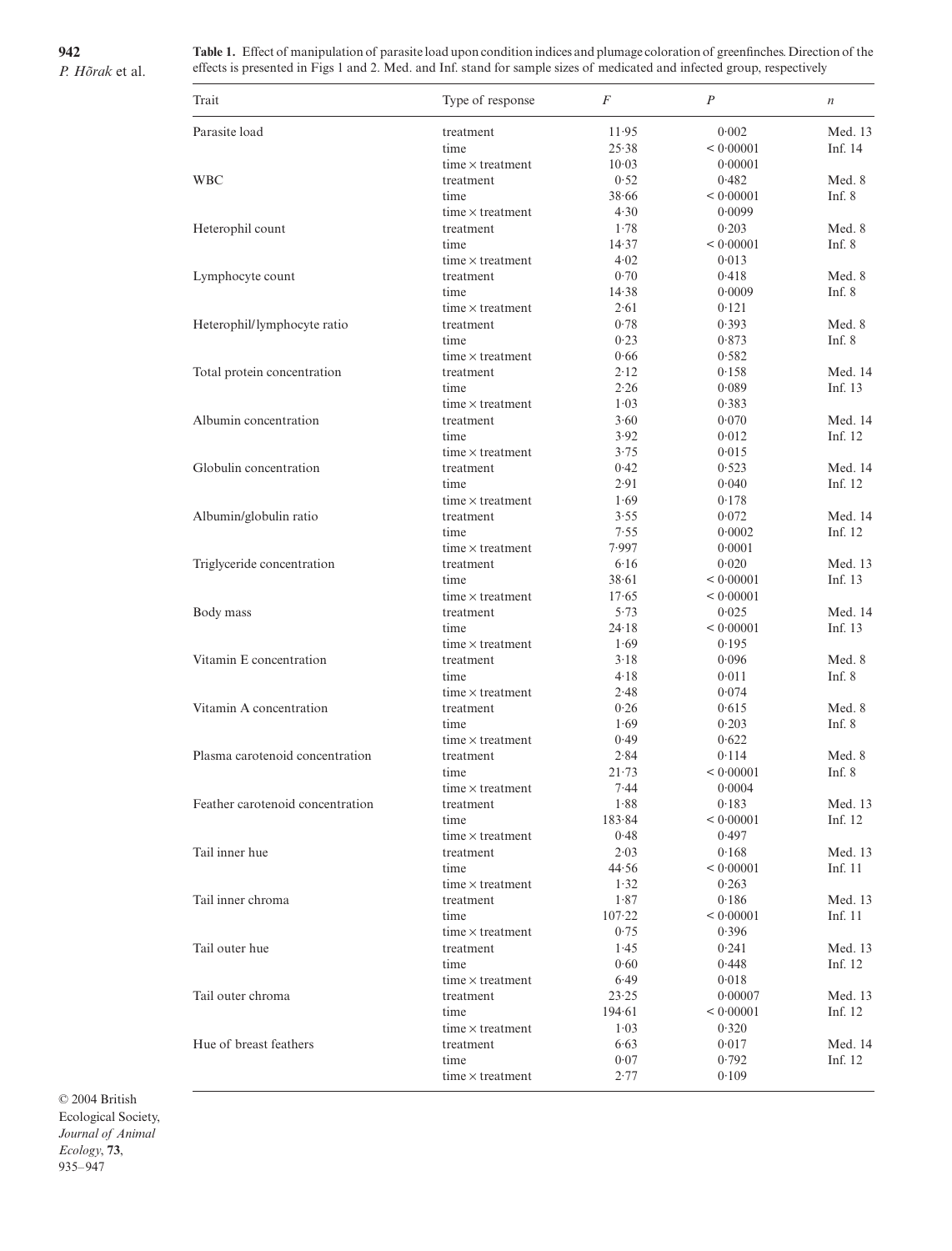Table 2. Pairwise contrasts (from ANOVA) of condition indices between infected and medicated birds during peak infection phase and of colour measurements after the experiment. Significant differences between averages of drug-treated and infected birds are also indicated by asterisks in Figs 1 and 2

| Trait                       | d.f.  | F       | $\boldsymbol{P}$ |
|-----------------------------|-------|---------|------------------|
| Parasite load               | 1; 25 | 21.92   | 0.00009          |
| <b>WBC</b>                  | 1:14  | 4.29    | 0.057            |
| Heterophil count            | 1:14  | 7.10    | 0.019            |
| Lymphocyte count            | 1; 14 | 2.16    | 0.164            |
| Heterophil/lymphocyte ratio | 1:14  | 1.41    | 0.256            |
| Total protein concentration | 1:25  | 3.78    | 0.063            |
| Albumin concentration       | 1; 24 | 13.48   | 0.001            |
| Globulin concentration      | 1:24  | 3.62    | 0.069            |
| Albumin/globulin ratio      | 1:24  | 34.98   | < 0.00001        |
| Triglyceride concentration  | 1; 24 | 52.23   | < 0.00001        |
| Body mass                   | 1:25  | $10-42$ | 0.004            |
| Vitamin-E concentration     | 1:14  | $10-48$ | 0.006            |
| Vitamin-A concentration     | 1; 14 | 0.67    | 0.425            |
| Plasma carotenoid conc.     | 1:14  | 23.99   | 0.0002           |
| Feather carotenoid conc.    | 1; 23 | 14.44   | 0.0009           |
| Tail inner hue              | 1; 22 | 1.88    | 0.184            |
| Tail inner chroma           | 1:22  | 3.73    | 0.067            |
| Tail outer hue              | 1; 23 | 8.59    | 0.008            |
| Tail outer chroma           | 1; 23 | 19.48   | 0.0002           |
| Hue of breast feathers      | 1:24  | 6.95    | 0.014            |

birds (Fig. 2j). However, inspection of pairwise contrasts revealed that wild-grown feathers did not differ significantly between the groups  $(F_{1:23} = 3.0; P = 0.095)$ , while among laboratory-grown feathers, infected birds had significantly lower values of chroma than medicated birds  $(F_{1:23} = 19.5; P = 0.0002; 22\%$  difference). Similar to the results for outer-vane chroma, the hue of the breast feathers was, in both cases, higher in the group of medicated birds (Fig. 2k). Again, pairwise contrasts indicated that wild-grown feathers did not differ significantly between the groups  $(F_{1:24} = 2.8; P = 0.105)$ , while among laboratory-grown feathers, infected birds had significantly lower values of hue than medicated birds  $(F_{1:24} = 7.0; P = 0.014; 4\%$  difference).

#### **Discussion**

#### EFFECT OF INFECTION ON HOST PHYSIOLOGY

Our experimental medication and infection protocol with coccidian parasites resulted in successful manipulation of parasite oocyst output in captive greenfinches. Prevalence of isosporan oocysts dropped from 89% of pre-experimental level to 0% 6 days after the start of medication. It should be noted, however, that this medication did not result in complete clearance of parasites, as by the 10th day after withdrawal of medication, 50% of the medicated birds had again started to shed parasitic oocysts. This is not surprising, because the action of sulphonamide drugs is coccidiostatic, i.e. based upon the prevention of the multiplication of microbes. However, the effects of medication were detectable for at least 10 days after withdrawal because

© 2004 British Ecological Society, *Journal of Animal Ecology*, **73**, 935–947

in the final sampling point of the experiment (35 days after infection of the experimental group and 10 days after withdrawal of medication in the medicated group), significant differences in average oocyst loads of two bird categories were still present (Fig. 1a). Most importantly, the treatment with Vetacox was sufficient to cause more than a 200-fold difference in oocyst output between medicated and infected groups during the peak infection phase. Thus we believe that the differences in physiology and appearance between our experimental groups emerged due to suppression of coccidian multiplication in drug-treated birds. This is also indicated by the clinical profile of infected birds, which is typical of intestinal infection.

Among the most conspicuous symptoms accompanying the peak phase of infection were the sudden and transient decreases of serum albumin, triglyceride, vitamin E and carotenoid concentrations (Figs 1h,j and 2b,d). The most probable explanation for these parallel patterns is the reduction of digestive and absorptive capacity of mucosa, which follows the destruction of epithelial cells during the reproduction of the parasite (e.g. Ruff & Fuller 1975; Hoste 2001). Isosporan parasites of cardueline finches have been shown to damage most extensively the duodenal and jejunal part of the intestine (Giacomo *et al*. 1997). In domestic chicken (Turk 1974), these intestinal compartments have been shown to be responsible for absorption of proteins (jejunum) and fats (duodenum), as well as vitamin E and carotenoids (Surai 2002), which would explain the drop in serum albumin, triglycerides and fat-soluble antioxidants (carotenoids and vitamin E). In humans and domestic chickens, lipid malabsorption causes decreases in plasma carotenoids and is a common cause of decreased plasma vitamin E, leading to deficiency syndromes (reviewed in Allen & Fetterer 2002a). A recent study on chickens infected with *Eimeria maxima* showed that the reductions in plasma vitamin E (and carotenoid) levels during acute phase of infection depended on the dose of inoculation and that providing high dietary levels of vitamin E did not afford any antioxidant protection to hosts (Allen & Fetterer 2002a). With regard to serum albumin, the reduction of its concentration during the peak infection phase could be caused additionally by leakage of this protein into the intestinal lumen because of the damaged mucosa (Allen & Fetterer 2002a). Altogether, these infectioninduced effects upon host nutritional status were evidently severe enough to lead to significantly lower body mass in the infected compared to the medicated group during the peak infection phase (Fig. 2a). Furthermore, an additional reason for the drop of serum carotenoids and vitamin E during the peak infection phase could be due to their usage in antioxidant defence against free radicals produced during the immune response (e.g. Allen 1997). For instance, coccidians may stimulate phagocytic cells of the host's immune system to produce superoxide anion that by itself, or as an initiator of free radical cascades, causes pathology and oxidizes carotenoids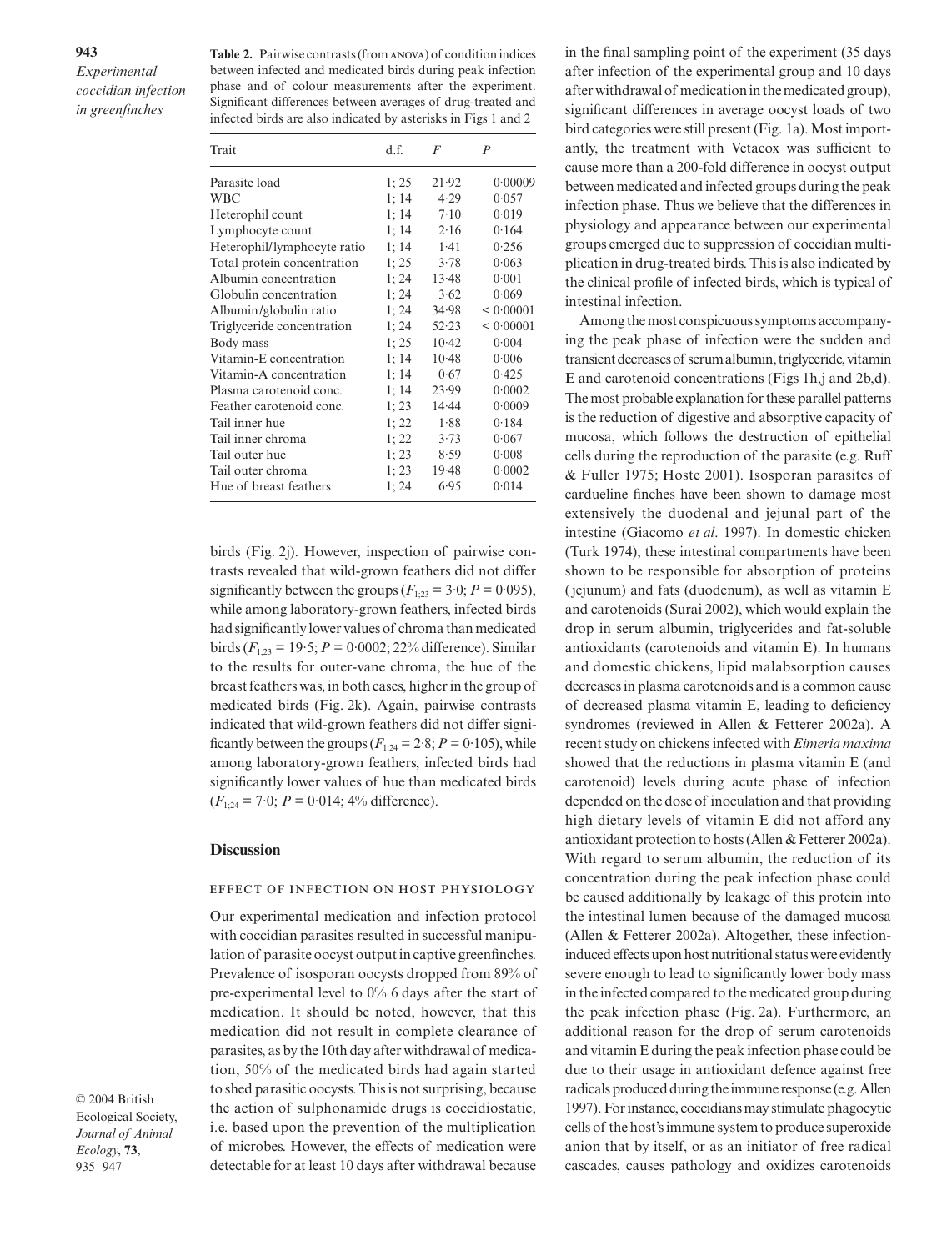**944** *P. Hõrak* et al. (Allen, Danforth & Levander 1997) and/or depletes vitamin E storages (Allen & Fetterer 2002a). Yet another reason for the reduction in blood carotenoid levels due to infection may relate to depressed synthesis of high density lipoproteins (the main carriers of carotenoids and vitamin E) in the intestinal mucosa, as has been shown during *E. acervulina* infections in chickens (Allen 1987). These pathways, however, would not explain the reductions in body mass or serum albumin and triglyceride levels during the peak infection phase. Notably, with respect to the effect of coccidian infection upon the body mass of birds, our results resemble two other studies of cardueline finches (greenfinches, Cooper *et al*. 1989 and American goldfinches, McGraw & Hill 2000). In the latter study, infected birds also reduced food consumption, suggesting that infection-induced anorexia may play an additional role in the loss of body mass due to coccidiosis (see also Allen 1987).

With regard to the effect of infection upon leucocyte counts, our results differ from those of Rose, Hesketh & Ogilvie (1979) where primary eimerian infections in chickens and rats resulted in a biphasic increase in leucocyte (both heterophile and lymphocyte) count with intermittent lymphopenia during the peak infection phase. In greenfinches, however, only a marked heterophilia could be detected (Fig. 1c). A possible reason for this difference is that animals in the study of Rose and colleagues were immunologically naive to eimerian parasites, while 89% of greenfinches naturally hosted chronic isosporan infections. Our birds were reinfected later with a mixture of parasitic strains from different hosts, which is expected to induce different immune responses than occurred during primary infections. The increase of peripheral heterophil count in greenfinches may be associated with increased traffic of these phagocytozing cells to the intestinal mucosa, where they participate in the removal of debris (e.g. destroyed host tissues, dead parasites; e.g. Rose *et al*. 1979). Such phagocytotic processes are often linked to remarkable tissue damage caused by the production of proteolytic enzymes and free radicals (e.g. Klasing & Leshchinsky 1999). Notably, the pathogenicity of isosporan parasites in black siskins (*Carduelis atrata*) has been associated with abnormal and inadequate cell-mediated responses to parasites (Giacomo *et al*. 1997).

To sum up, the changes in host physiology, similar to those observed in this study, have been recorded previously in domestic chicken infected with various species of *Eimeria* (e.g. Ruff & Fuller 1975; Conway *et al*. 1993; Allen & Fetterer 2002a). Our study provides the first evidence that isosporans of wild birds (whose biology differs from that of *Eimeria* species) can cause similar physiological effects as eimerian parasites in poultry. Furthermore, this study outlines the specific diagnostic values of serum albumin, triglycerides, carotenoids and vitamin E as a markers of the severity of isosporan infection. These markers would be useful in future studies examining the pathogenicity of isosporan parasites in experimental infection protocols.

© 2004 British Ecological Society, *Journal of Animal Ecology*, **73**, 935–947

# EFFECT OF INFECTION ON FEATHER COLOUR AND CAROTENOID CONTENT

The laboratory-grown tail feathers of infected birds contained 52% less carotenoids than those of medicated birds, and their outer vanes had 22% smaller values of chroma and 4% smaller values of hue than medicated birds (Fig. 2f,i,j). Similarly, the laboratory-grown breast feathers of infected birds had 4% smaller values of hue than medicated birds (Fig. 2k). Therefore, we can conclude that experimental coccidian infection indeed affected feather carotenoid content and colour in captive greenfinches. Hence, our results present direct experimental support for one of the basic premises of parasite-mediated sexual selection, namely that parasites affect the expression of secondary sexual traits. Along with the studies of two other cardueline finches (Brawner *et al*. 2000; McGraw & Hill 2000), this is another piece of evidence illustrating the modification of carotenoid-based plumage colour by coccidian parasites. More generally, our results are in line with those of experimental infections of other taxa. For instance, experimentally parasitized male sticklebacks (*Gasterosteus aculeatus*; Milinski & Bakker 1990) and guppies (*Poecilia reticulata*; Houde & Torio 1992) developed reduced carotenoid-based breeding coloration. Similarly, male laboratory mice (*Mus musculus*) infected with coccidian parasite *E. vermiformis* lost the attractiveness of the odour of their urine for the females (Kavaliers & Colwell 1995).

# DECLINE IN COLOUR AND CAROTENOIDS INDEPENDENTLY OF INFECTION

Besides the effect of experimental infection it should be noted, however, that experimentally induced differences in both feather carotenoid content and colour were relatively small compared to differences between wildgrown and laboratory-grown feathers. On average, laboratory-grown tail feathers of both infected and medicated birds contained 93% less carotenoids than wild-grown feathers (Fig. 2f), while the chroma of outer and inner vanes of tail feathers decreased, respectively, 47% and 50% (Fig. 2j,h) and hue of the inner vane decreased by 15% (Fig. 2g) in captivity. Hence, some factor related to captivity (or season) *per se* affected feather carotenoid content and some components of colour much more strongly than coccidian infection. Which factors could account for this effect? We can see two most likely (not mutually exclusive) explanations here.

First, the pure sunflower seed diet used in this study might have been an insufficient source of dietary carotenoids required for the development of bright yellow plumage. The total concentration of carotenoids in sunflower seeds is about 1 µg g<sup>−</sup><sup>1</sup> ; the main carotenoid is lutein (65% of total), followed by 34% of zeaxanthin and 2% of β-carotene (McGraw *et al*. 2001). This is generally thought to be low for most edible plant parts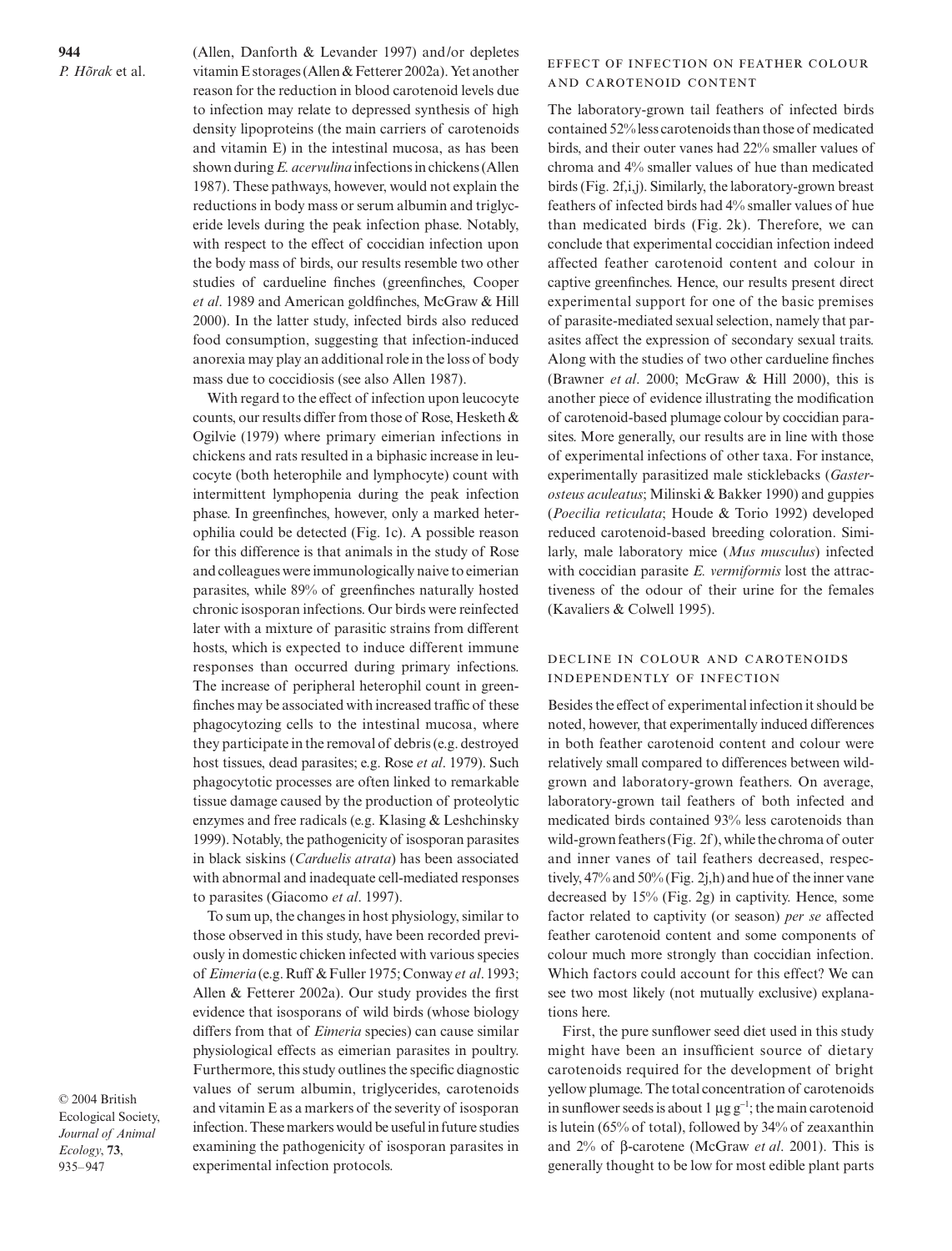(Goodwin 1980); in fact, other common bird seeds have 4–5 times more carotenoids than this (e.g. white millet; McGraw *et al*. 2001). Fed a low concentration of dietary carotenoids, captive greenfinches in this study accumulated low levels of serum carotenoids  $(6-7 \mu g \text{ mL}^{-1})$ ; Fig. 2d), which probably contributed to their faded plumage colour. A study of a closely related species, the American goldfinch (*C. tristis*), showed that wildcaught goldfinches circulate nearly two to three times the concentration of carotenoids in blood (15–30 µg mL<sup>−</sup><sup>1</sup> ) than do captive birds fed a sunflower seed diet during moult and protected from coccidian infections (6–9  $\mu$ g mL<sup>-1</sup>; Gregory 2002). We cannot test this idea adequately in greenfinches, however, because we are currently not aware of the natural carotenoid concentration in the blood of greenfinches during moult.

Secondly, even at the level of sufficient carotenoid content, the diet of sunflower seeds might have been poor in some other essential micronutrients required for biotransformation, transportation and deposition of carotenoids in the feathers. For instance, the levels of β-carotene and vitamin A are very low in sunflower seeds (Harper & Skinner 1998; McGraw *et al*. 2001), while the levels of riboflavin (vitamin  $B_2$ ) are considered to be relatively low in seeds (Harper & Skinner 1998). The passage of carotenoids from food to feathers involves multiple steps and mediators, such as substrate-specific membrane proteins in the gut, carrier proteins for transportation and enzymes for bioconversion. As pointed out by Hill (2000), the details of all these processes remain virtually unstudied but clearly there exists the potential for nutritional stress, independent of carotenoid availability to affect plumage coloration of birds. The best example for this is the study of Hill (2000) where food-restricted male house finches (*Carpodacus mexicanus*) grew less red plumage than *ad libitum*-fed controls, despite receiving equal carotenoid doses in their diet.

Ultimately, it is important to recognize that our study reflects the relationship between health and appearance of greenfinches under captive conditions, where carotenoid access and status was much lower than in the wild. There is evidence in a congeneric finch, the American goldfinch, that carotenoid-based coloration in the wild is linked correlationally to coccidial burdens as it was in our study (Olson 1996), but whether experimental coccidian infection would have pronounced effects upon ornamental traits in greenfinches maintained on more natural diets rich in carotenoids and micronutrients remains to be answered in future studies.

# LACK OF PROTECTIVE IMMUNITY

Yet another interesting aspect of this study was that drastic effects of experimental infection upon physiology of greenfinches occurred despite the fact that most (89%) of individuals were already infected with isosporan parasites before the experimental treatment. Thus chronic isosporan infection does not appear to provide sufficient protective immunity against subsequent infections with the same parasite. This result may seem surprising, given that avian coccidia are considered highly immunogenic and primarily infections can stimulate solid immunity to homologous challenges (reviewed in Martin *et al*. 1997; Allen & Fetterer 2002b). However, this strong impact of experimental infection in chronically infected greenfinches can be easily reconciled with the concept of antigenic diversity of different strains of the parasite, which means that infection of hosts within one subpopulation of a pathogen fails to induce crossprotective immunity against another. Immunologically relevant genetic diversity within a pathogen population allows different strains of a pathogen to infect hosts that are immune to other antigenic variants and is driven most probably by the acquired immune response of the host population. Under this scenario, host genotype and infection history act in concert to determine the level of cross-protective immunity generated by infection (reviewed by Apanius *et al*. 1997; Smith *et al*. 2002).

Nothing is known about strain specificity of avian *Isospora*, although similarly to those of this study, the results of Brawner *et al*. (2000) and McGraw & Hill (2000) suggest that health impact of experimental infection can be induced in already infected individuals. Notably, recent studies with *E. maxima* in chickens (Smith *et al*. 2002) have demonstrated full protective immunity against the reinfection with the same strain of the parasite, while cross-protection against the heterologous parasite strain varied from zero to almost 100%, depending on host genetics. This is actually the situation predicted by the original Hamilton–Zuk hypothesis of host–parasite arms races, namely that the simultaneous occurrence of genetic polymorphism among both hosts and parasites determines infection success. In fact, coccidia seem to appear ideal parasites for testing the Hamilton–Zuk hypothesis because hosts are likely to acquire continuously multiple infections from diverse strains. Simultaneous coexistence of these different strains within the digestive system of hosts will further expand the antigenic diversity of parasites due to recombination in the process of sexual reproduction within the host. Furthermore, the chronic nature of coccidian infection (which still does not exclude outbreaks of heavy mortality) stresses further the suitability of these parasites as potential causative agents of parasite-mediated sexual selection, because such infections allow males to display and females to benefit from parasite-resistant genes (Hamilton & Zuk 1982). Consistent with this prediction, females have been shown to base their mate choice on ornamental traits affected by coccidian infection in ring-necked pheasants (*Phasianus colchicus*, Hillgarth 1990), wild turkeys (*Meleagris gallopavo*, Buchholz 1995), American goldfinches (Johnson, Dalton & Burley 1993) and house finches (reviewed by Hill, Inouye & Montgomerie 2002).

In conclusion, we have demonstrated drastic effects of infection with *I. lacazei* upon the physiology and expression of carotenoid-based plumage coloration in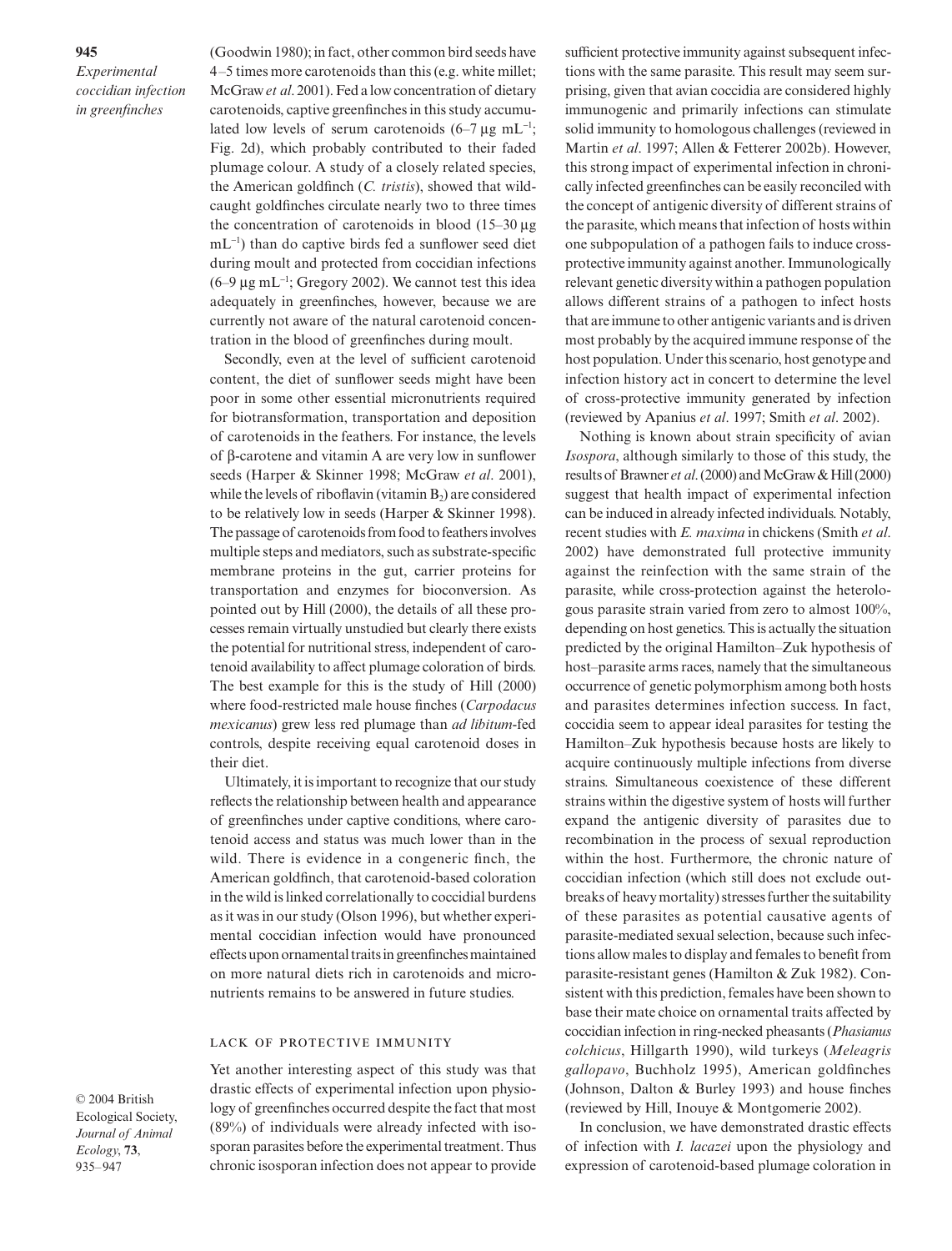*P. Hõrak* et al.

greenfinches. We specified that reduced absorption of nutrients (including carotenoids and vitamin E) appeared the plausible main mechanism responsible for these effects. Furthermore, we identified several sensitive haemato-serological markers that can be used for diagnostics of the physiological impact of infection. Our results indicate that the isosporan parasites appear an excellent model system for elucidating the physiological and genetic mechanisms of parasite-mediated sexual selection. However, this study also showed that the pathological effects of coccidian infection do not appear necessarily the single (or even the major cause) for fading of carotenoid-based plumage coloration, which calls for further experiments in this area.

# **Acknowledgements**

We thank Ene Sarapuu and Lea Tummeleht for assistance in taking care of birds and Helen Vellau for counting leucocytes. Renée Duckworth and Heli Talvik provided valuable advice for preparing oocyst inocula. Aleksei Turovski determined the isosporan species. United Laboratories, Clinicum of the Tartu University, kindly provided facilities for serum protein analyses. Two anonymous referees provided constructive criticism on the manuscript. The study was financially supported by Estonian Science Foundation grant no. 4537 (to P.H.) and the United States Environmental Protection Agency (Graduate STAR Fellowship no. 91584201–0 to K.J.M.). P.F.S. was supported by the Scottish Executive Rural Affairs Department.

# **Supplementary material**

The following material is available from: [http://www.](http://www) blackwellpublishing.com/products/journals/suppmat/ JAE/JAE870/JAE870sm.htm

**Appendix 1.** Tail feathers of male greenfinches: their carotenoid content (mg  $g^{-1}$ ) and colour measurements.

**Appendix 2.** The repeatabilities of the feather colour measurements.

**Appendix 3.** Effect of manipulation of parasite load upon condition indices and feather coloration of greenfinches, calculated as mean individual changes  $(\%)$  compared to pre-experimental state (100%).

#### **References**

- Allen, P.C. (1987) Effect of *Eimeria acervulina* infection on chick (*Gallus domesticus*) high density lipoprotein composition. *Comparative Biochemistry and Physiology B– Biochemistry and Molecular Biology*, **87**, 313–319.
- Allen, P.C. (1997) Production of free radical species during *Eimeria maxima* infections in chickens. *Poultry Science*, **76**, 814–821.
	- Allen, P.C., Danforth, H. & Levander, O.A. (1997) Interaction of dietary flaxseed with coccidia infections in chickens. *Poultry Science*, **76**, 822–827.
- Allen, P.C. & Fetterer, R.H. (2002a) Interaction of dietary vitamin E with *Eimeria maxima* infections in chickens. *Poultry Science*, **81**, 41–48.
- Allen, P.C. & Fetterer, R.H. (2002b) Recent advances in biology and immunobiology of Eimeria species and in diagnosis and control of infection with these coccidian parasites of poultry. *Clinical Microbiology Reviews*, **15**, 58–65.
- Apanius, V., Penn, D., Slev, P.R., Ruff, L.R. & Potts, W.K. (1997) The nature of selection on the major histocompatibility complex. *Critical Reviews in Immunology*, **17**, 179–224.
- Appelgate, J. (1983) Clinical pharmacology of sulfonamides. *Modern Veterinary Practice*, **64**, 667–669.
- Box, E.D. (1977) Life cycle of two *Isospora* species in the canary, *Serinus canarius*Linnaeus. *Journal of Protozoology*, **24**, 57–67.
- Brawner, W.R., Hill, G.E. & Sundermann, C.A. (2000) Effects of coccidial and mycoplasmal infections on carotenoidbased plumage pigmentation in male house finches. *Auk*, **117**, 952–963.
- Brown, M.E., Ball, S.J. & Holman, D. (2001) The periodicity of isosporan oocyst discharge in the greenfinch (*Carduelis chloris*). *Journal of Natural History*, **35**, 945–948.
- Buchholz, R. (1995) Female choice, parasite load and male ornamentation in wild turkeys. *Animal Behaviour*, **50**, 929– 943.
- Conway, D.P., Sasai, K., Gaafar, S.M. & Smothers, C.D. (1993) Effects of different levels of oocyst inoculation of *Eimeria acervulina*, *Eimeria tenella*, and *Eimeria maxima* on plasma constituents, packed cell volume, lesion scores, and performance in chickens. *Avian Diseases*, **37**, 118–123.
- Cooper, J.E., Gschmeissner, S. & Greenwood, A.G. (1989) Atoxoplasma in greenfinches (*Carduelis chloris*) as a possible cause of going light. *Veterinary Record*, **124**, 343–344.
- Cramp, P. & Perrins, C.M. (1994) *The Birds of the Western Palearctic*, Vol. VII. Oxford University Press, Oxford.
- Duszynski, D.V., Couch, L. & Upton, S.J. (2000) *The Coccidia of the World*. [http://www.ksu.edu/parasitology/worldcoccidia/.](http://www.ksu.edu/parasitology/worldcoccidia/)
- Eley, C. (1991) *Status signalling in the western greenfinch*, Carduelis chloris. PhD thesis, University of Sussex.
- Endler, J.A. (1990) On the measurement and classification of colour in studies of animal colour patterns. *Biological Journal of the Linnean Society*, **41**, 315–352.
- Giacomo, R., Stefania, P., Ennio, T., Giorgina, V.C., Giovanni, B. & Giacomo, R. (1997) Mortality in black siskins (*Carduelis atrata*) with systemic coccidiosis. *Journal of Wildlife Diseases*, **33**, 152–157.
- Goodwin, T.W. (1980) *The Biochemistry of the Carotenoids*, vol. 1. *Plants*, 2nd edn. Chapman & Hall, London.
- Gregory, A.J. (2002) *Sexual and seasonal differences in circulating carotenoid levels and dietary intake in American goldfinches (*Carduelis tristis*)*. Undergraduate Honours thesis, Department of Neurobiology and Behavior, Cornell University, Ithaca, NY, USA.
- Hamilton, W.D. & Zuk, M. (1982) Heritable true fitness and bright birds: a role of parasites. *Science*, **218**, 384–387.
- Harper, E.J. & Skinner, N.D. (1998) Clinical nutrition of small psittacines and passerines. *Seminars in Avian and Exotic Pet Medicine*, **7**, 116–127.
- Hill, G.E. (1999) Is there an immunological cost to carotenoidbased ornamental coloration? *American Naturalist*, **154**, 589– 595.
- Hill, G.E. (2000) Energetic constraints on expression of carotenoid-based plumage coloration. *Journal of Avian Biology*, **31**, 559–566.
- Hill, G.E., Inouye, C.Y. & Montgomerie, R. (2002) Dietary carotenoids predict plumage coloration in wild house finches. *Proceedings of the Royal Society of London B: Biological Sciences*, **269**, 1119–1124.
- Hillgarth, N. (1990) Parasites and female choice in the ring-necked pheasant. *American Zoologist*, **30**, 227–233.